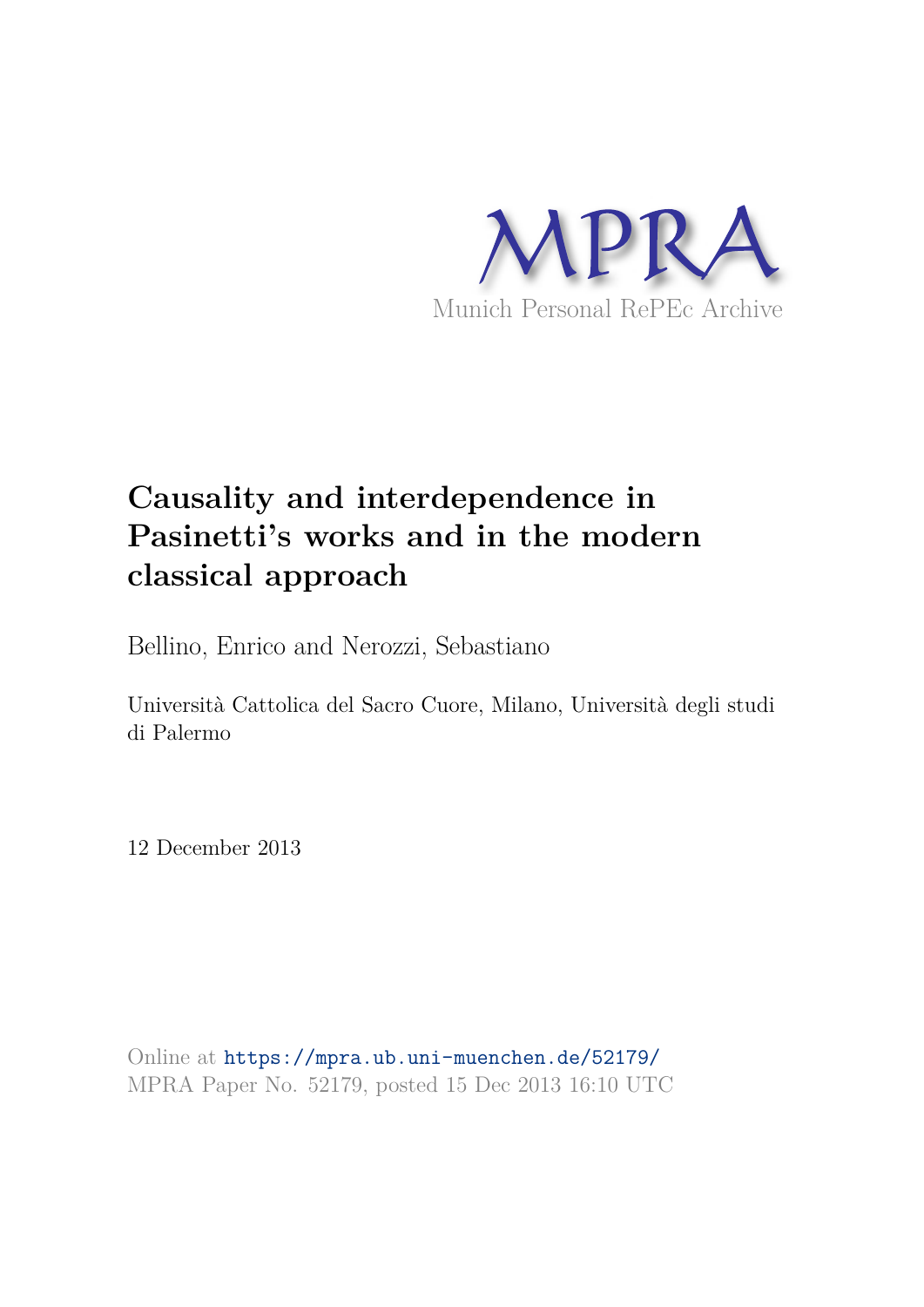### **Causality and interdependence in Pasinetti's works**

## **and in the modern classical approach**

by **Enrico Bellino** (Università Cattolica del Sacro Cuore, Milano) and **Sebastiano Nerozzi** (Università degli studi di Palermo)\*

> *One of the items that Pasinetti rightfully emphasizes in characterizing the Cambridge school, and differentiating it from mainstream neoclassicism is causality versus interdependence. (Leijonhufvud, 2008, 537)*

**Abstract.** The formal representation of economic theories normally takes the form of a model, that is, a system of equations which connect the endogenous variables with the values of the parameters which are taken as given. Sometimes, it is possible to identify one or more equations which are able to determine a subset of endogenous variables priorly and independently of the other equations and of the value taken by the remaining variables of the system. The first group of equations and variables are thus said to determine *causally* the remaining variables. In Pasinetti's works this notion of causality has often been emphasized as a formal property having the burden to convey some deep economic meaning. In this work, we will go through those Pasinetti's works where this notion of causality plays a central role, with the purpose to contextualize it within the econometric debate of the Sixties, to enucleate its economic meaning and to show its connections with other fields of the modern classical approach.

#### **Preliminary version; English to be revised**

#### **Please, do not quote without permission**

#### **(12/12/2013)**

#### *J.E.L.* **classification**: B00, B24, B51, C50, E12.

 $\overline{a}$ 

**Keywords**: causality, interdependence, modern classical approach, Ricardo theory distribution, Keynes' analysis, 'given quantities', surplus approach, structural dynamics, vertical integration.

<sup>\*</sup> Previous versions of this paper have been presented in four conferences: AISPE (Associazione Italiana per la Storia del Pensiero Economico – Firenze, 2013), STOREP (Associazione Italiana per la Storia dell'Economia politica – Gaeta, 2013), AHE (Association for Heterodox Economics – London, 2013) and Structural Change, Dynamics, and Economic Growth (Livorno, 2013). We thank Daniela Parisi and Andrea Salanti for criticisms and comments on a previous version of the work. This research has been partially supported by a grant erogated by the Italian Ministry of University and Research (MIUR, PRIN 2009, grant 2009NXTCP9\_006), which is gratefully acknowledged.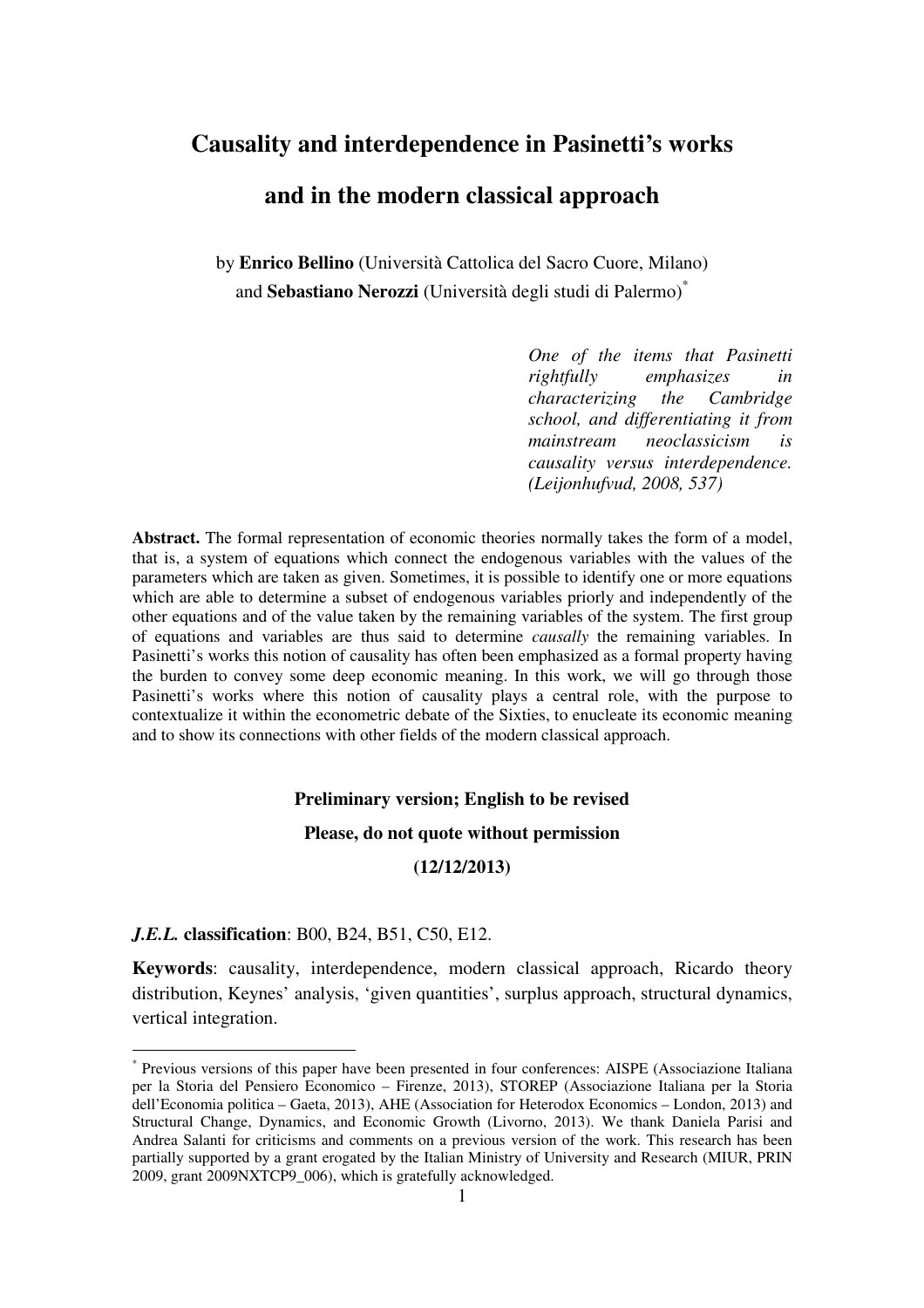## 1. Introduction

All along his career Luigi L. Pasinetti has been working on a titanic confrontation between two opposing paradigms: the Classical-Keynesian and the Marginalist or Neoclassical one. Among the major differences which mark the distance between the two there is, in his view, the importance and the role they attach, respectively, to the principles of causation and interdependence in economic theorizing.

During the 1970s and 1980s a vivid debate arose on the meaning and the significance of the concepts of causality and interdependence in economic theory: those very concepts came to be dissected along many different perspectives and to be somewhat intermingled, so that the area of disagreement widened without providing grounds for a clarification of the different positions (Cavalieri, 1987-1988; Vercelli, 1991). This dispute had clear connections with the ongoing developments in econometrics: the spreading application of VAR and later SVAR techniques revived the discussion between (and within) the supporters of a structural approach to econometrics, grounded on the building up of structural models representing a set of allegedly stable economic behaviors, and the process approach, basically rejecting any a-priori assumption and focusing exclusively on the multiple correlations emerging from historical time-series of economic data (Hoover, 2008, p. 724; Cellini, 1995, p. 343; Drakopoulos and Torrance 1994, p.  $186-187$ <sup>1</sup>. More generally the debate over causality in economics and econometrics involved deep epistemic issues concerning the meaning of causality, which recursively resumed a deterministic stance, both in the theoretical and probabilistic analyses (Vercelli, 2001, p 1; Drakopoulos and Torrance, 1994; Cavalieri, 2000).

Pasinetti's own interest on the notion of causality dated back to his graduation studies at the Catholic University of Milan, under the tutorship of Francesco Vito, Giancarlo Mazzocchi and the young Siro Lombardini. Especially the latter introduced Pasinetti to the study of econometrics and encouraged him to devote his dissertation and his first research papers to the study of consumption and investment functions in econometric models (Pasinetti, 1955, 1957a, 1956). In 1957-58, in the middle of his PhD studies in Cambridge (UK) and Oxford, he spent one year in Harvard, attending Franco Modigliani's courses. In 1964 Pasinetti was appointed professor to the newly created chair of econometrics at the Catholic University<sup>2</sup>.

Yet, since the end of 1950s, Pasinetti's interest in causal economic relations was driven more by theoretical reflection than by empirical verification or econometric modeling. The encountering with the Cambridge school, spurred his attention to the different methodological approaches that differentiated the classical and, later, Keynesian economists from neoclassical ones and from the younger generation of

 1 On the history of econometrics see Epstein (1987), De Marchi and Gilbert (2001), Morgan (1990), Qui (1993).

<sup>2</sup> On Pasinetti's training as an economist see Parisi (2013), Quadrio Curzio and Rotondi (2004, p.402- 405).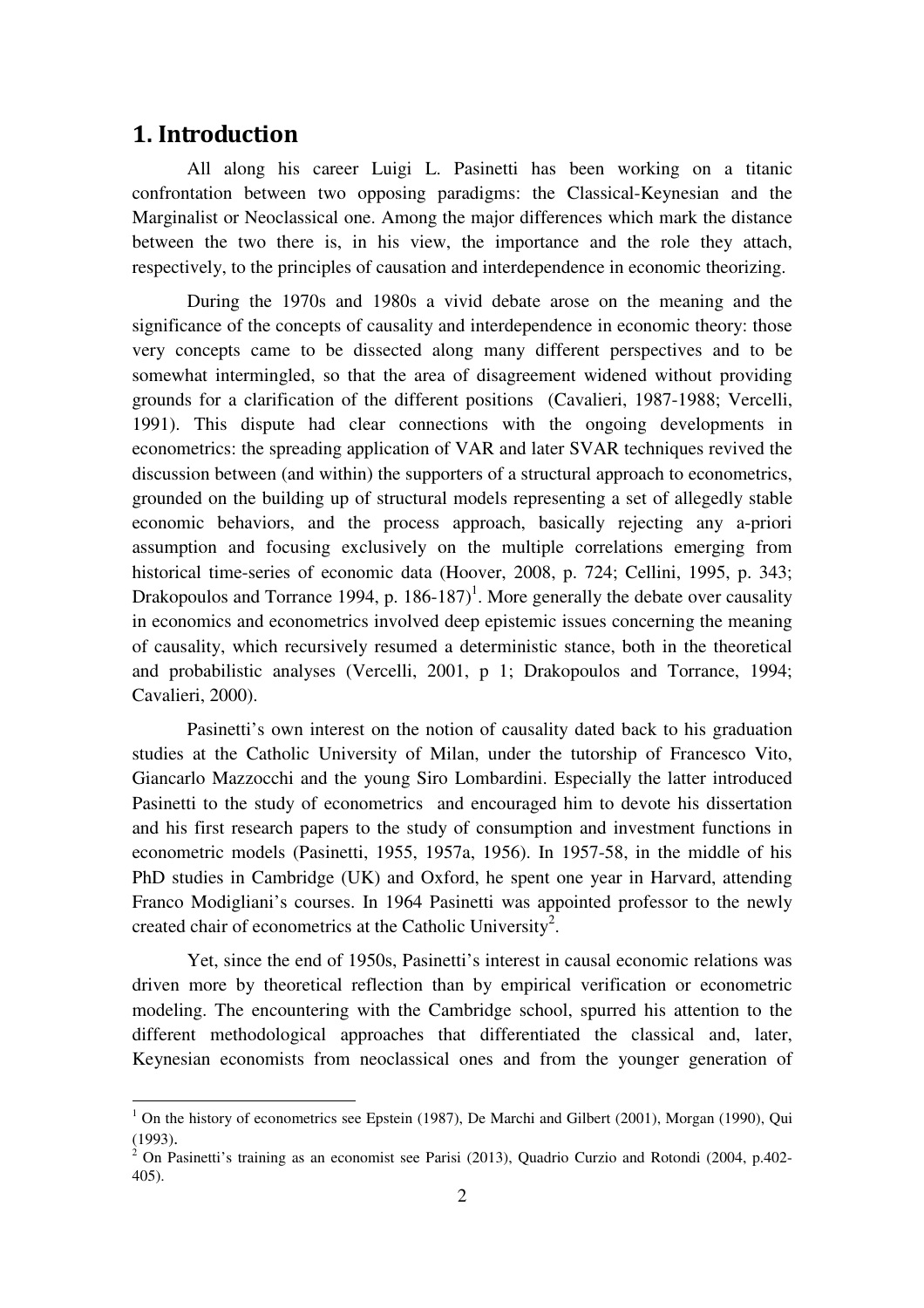Keynesians (not yet labeled "bastard") whose growing influence on modern macroeconomics and policy making was couched in the form of a reconciliation of Keynes with Walrasian general equilibrium analysis. Pasinetti's own desire to qualify the differences between those streams of thought, not yet openly fighting each other, led him to specify their different visions of economic theory. In his view, the classical and Keynesian traditions were grounded on the identification of fundamental causal relationship, in which some of the forces under inquiry played the role of *primum movens*, able to set in motion and determine the pace and the direction of economic change: the rate of profit in the Ricardian model (1960); the principle of effective demand in the Keynes' General Theory  $(1974)^3$ ; capitalist's saving decisions in Kaldor's theory of growth and income distribution (1962 and 1974); technology and consumption patterns in his own *Structural change and economic dynamics (1981; 1993)*.

Pasinetti's attention on the notion of causality has never faded away: the development of a strong notion of causality (and time dependence with it) is still regarded, in his own words, as one of the major challenges economic theorizing should address today in order to recover his own role among the social sciences and help providing answers to the most pressing social issues of our time, such as unemployment, technical change, income distribution.

The notion of historical time opens up the question of causality. ... There are relations, in economics, that are genuinely interdependent. But there are other important economic relations that are characteristically asymmetrical, as far as the chain of causality is concerned. They should not be artificially forced into a logical frame in which everything depends on everything else, which is tantamount to introducing an unjustified sharp distinction which considers any specific variable as *either* totally unimportant (and in this case to be neglected) *or* of some importance and in this case to be considered exactly on the same level as, and symmetrically to, any one of the other variables, no matter how important these latter variables may be relative to the former (Pasinetti, 2007, p. 226).

In this paper we shall try to trace out the origins of Pasinetti's notion of causality (Section 2) and describe how it was developed in his major works. We will especially focus upon his famous reformulation of the Ricardian system (Section 3), his view of Keynes' contribution vs. Hicks' neoclassical synthesis (Section 4), and his analysis of structural change (Section 5). Section 6 concludes.

### 2. Pasinetti's reflection on causality

Pasinetti's interest in the relationship between causality and interdependence in economics was deeply rooted in its own training as econometrician under the guide of Siro Lombardini. Since the late 1940s, Lombardini had been an acute observer of the rapid advancements occurring in econometrics: a two years fellowship in the United States allowed him to follow the works of the Cowles Commission and acquire a wide knowledge of the main technical and methodological issues involved in econometric modeling (Lombardini, 1952, p. 409). In the 1905s Lombardini continued to take part in

 3 On Keynes' concept of causality see Carabelli (1983) and (1988), Vercelli (1991).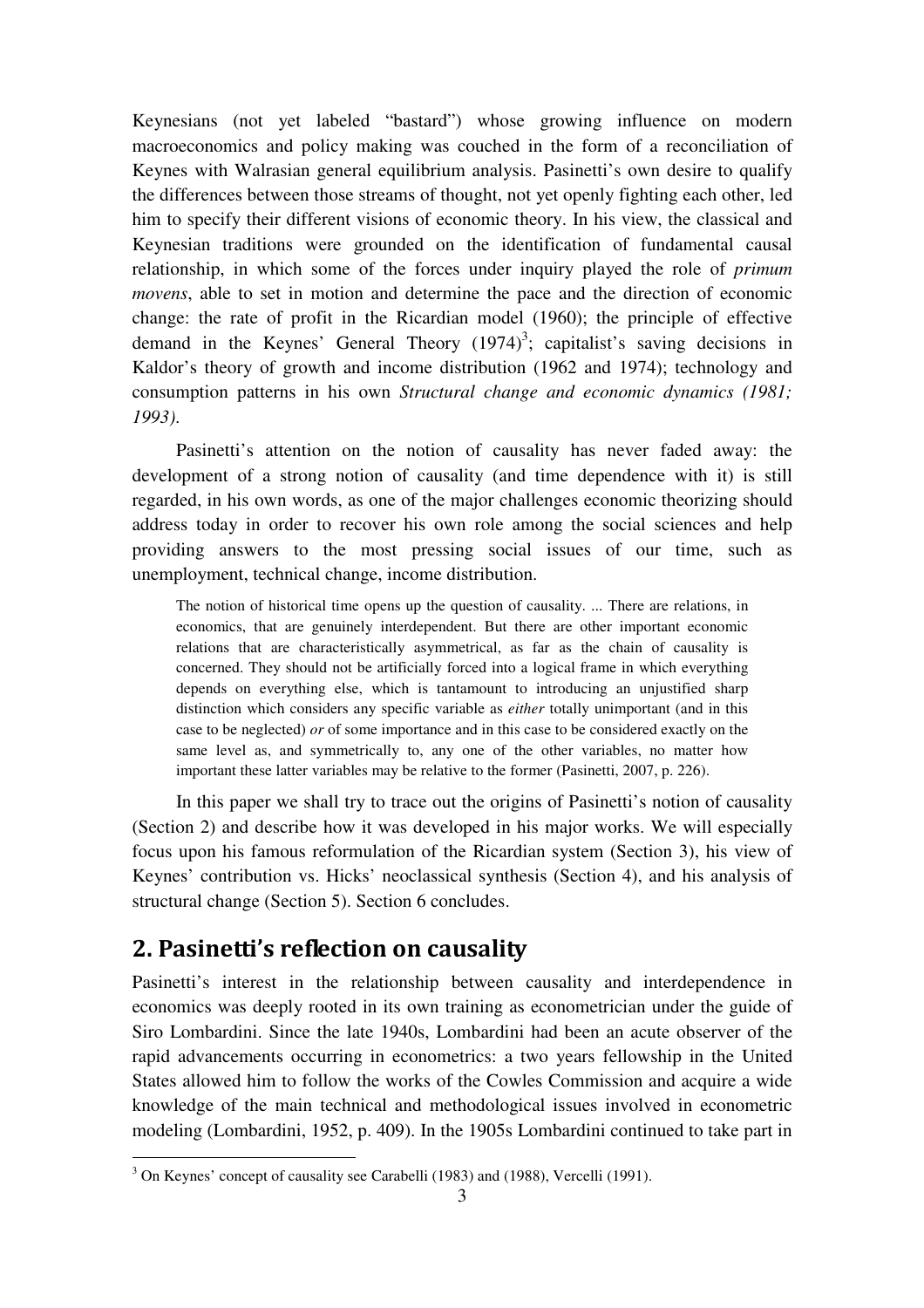the conferences of the Econometric Society and assessed the pros and cons of the different positions emerging in the debate (Lombardini, 1955, p. 1957)<sup>4</sup>.

Two major approaches were facing each other at the time: the Cowles commission approach, that geared around the "structural" econometric models, based on the identification of exogenous and endogenous variables, within a system of simultaneous equations; the second (minority) approach, developed by Herman Wold and the Swedish school, that was based on "process" analysis, with causal relationships and time dependence as their basic features and with no a-priori distinction between endogenous or exogenous variables (Lombardini, 1955, p. 304-309; Hoover, p. 2008: 721).

A third solution was proposed by Herbert Simon in a famous 1953 article on "Causal ordering and identifiability" in which, in the context of structural models, he defined causality as an asymmetric or "recursive" relationship between variables (not necessarily sequential in time), taking care of distinguishing the positivistic, ontological and deterministic notion of causality from a more acceptable logical notion, related to the formal property of a model (Hoover, 2008, p. 721; Lombardini, 1955, p. 309).

It was Lombardini who encouraged Pasinetti to devote his graduation dissertation to a deep and detailed discussion of the main econometric models of business cycles elaborated at the time by Jan Timbergen (1939), Colin Clark (1949), Lawrence Klein (1950) and built upon the newly available data of the American economy in the interwar years: the estimation of the consumption and investment functions was also the specific focus of Pasinetti's earlier published articles (1955 and 1957a), in which he made an attempt to improve the former models with the new theories of consumption developed by Franco Modigliani and James Duesemberry.

While in these early articles he did not developed Lombardini's criticism of structural economic modeling, he came to express a growing skepticism of the ability of these models to capture economic reality. Beside the unrealistic assumption of linearity (especially when major changes occurred in some exogenous variables) and the problems involved in the inclusion of expectations and qualitative or institutional change, Pasinetti was particularly concerned with the instability (and unreliability) of aggregation:

[le] variabili aggregate non possono tener conto delle variabili relative del gruppo che è stato aggregato. Inoltre quando si passa senza far distinzioni, come si usa frequentemente, da un'analisi del comportamento delle singole unità economiche al comportamento del loro insieme, si suppone implicitamente un'identità, che in realtà non è sempre perfetta, tra il comportamento dei singoli soggetti e quello della collettività. In particolare una siffatta identità non si verifica allorché le decisioni dei singoli soggetti economici non sono tra loro indipendenti (Pasinetti, 1956, p. 149).

Pasinetti's growing dissatisfaction with structural econometric models was of a deep theoretical nature. The aggregation of many different economic processes could

 4 On the development of econometrics in Italy and its impact on policy making see Rey (2004); Lavista (2010).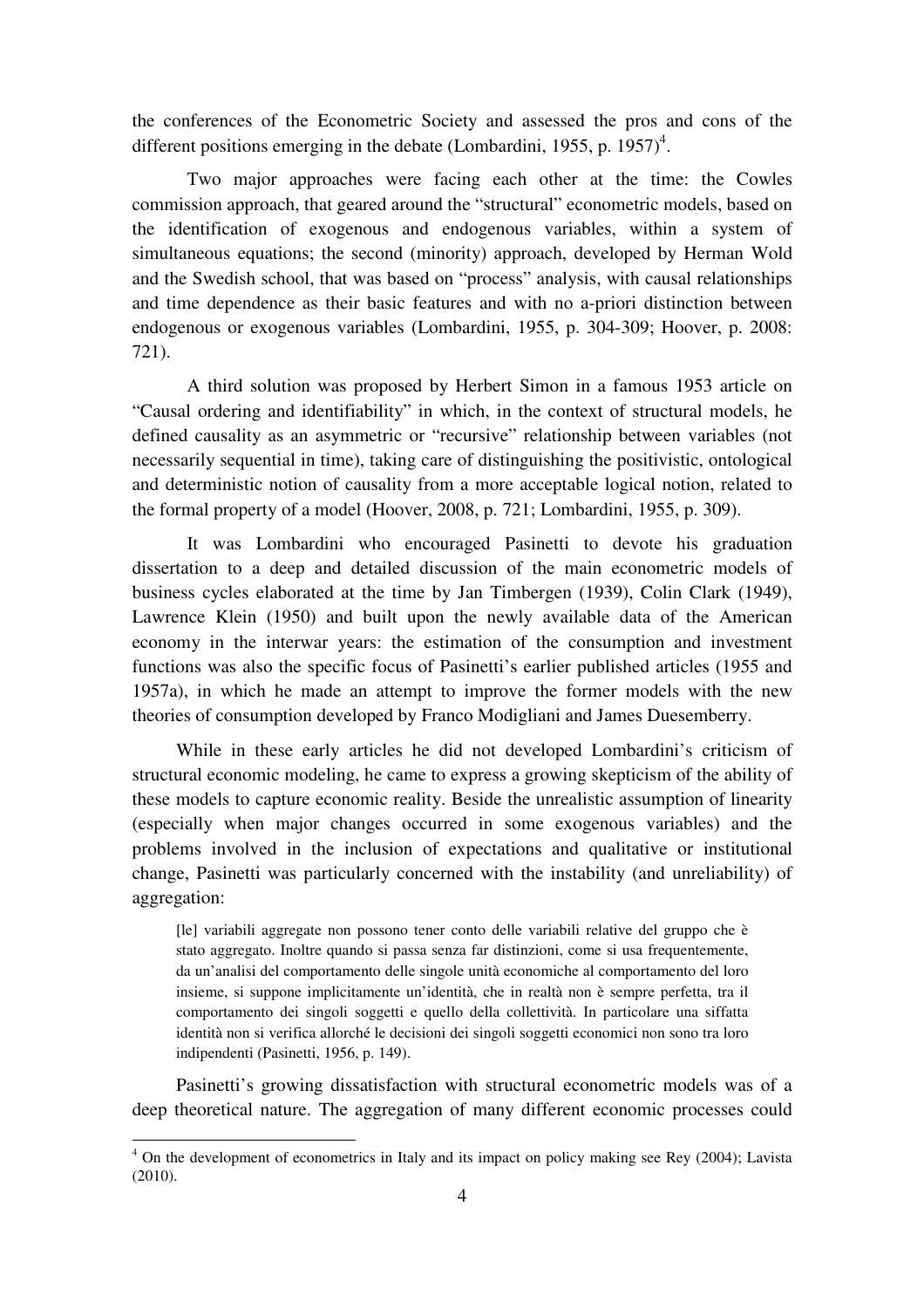encroach the autonomy and reliability of the structural relations as emerging from empirical observation. A methodological refoundation was implicitly invoked by the young Italian economist:

Ben altro è invece il significato delle relazioni basate su profonde elaborazioni teoriche, le quali, tendendo ad individuare le cause più remote che determinano i fenomeni considerati, si propongono di spiegare non solo i risultati praticamente realizzati, ma anche i possibili risultati che si sarebbero potuti verificare sotto diverse condizioni … E' in questa direzione infatti, cioè nella possibilità di nuove elaborazioni nel campo economico, che ci sembra possano scaturire i maggiori contributi alla costruzione e allo sviluppo dei modelli econometrici (Pasinetti, 1957a, p. 62).

It is to be noticed how at the time Pasinetti was falling, as a graduate student, under the powerful intellectual influence of the Cambridge (UK) school. In 1957 he was attending Kaldor's courses on growth and income distribution and reading Joan Robinson's *The Accumulation of Capital* (1956). A clear testimony of the rapid changes occurring in his way of reasoning is offered by a brief note, presented in a Conference organized by the CISL trade-union, in which Pasinetti, in a style very similar to Harrod's and Robinson's dynamics, developed a simple model of a dual economy with productivity differentials and different stages of economic developments, where a repression of wages in the core economy led to a relative stagnation of aggregate demand, inadequate innovation and lower capital accumulation with structural unemployment (Pasinetti, 1957b). In the following years, during his PhD training in Cambridge, Pasinetti completely abandoned his original and appreciated research efforts in econometric modeling and devoted himself to economic theory along the lines drawn by Kaldor, Robinson and Sraffa. As we shall see in the next sections his major works of the 1960s, dwelling on the relationships between growth, full employment and income distribution, were all grounded upon a strong notion of causality.

One of the first occasions in which Pasinetti had the opportunity to clarify his concept of causality was the inaugural lecture he gave in 1964 for the Course of econometrics at the Catholic University of Milan, that he devoted to "Causalità e interdipendenza nell'analisi econometrica e nella teoria economica" (Pasinetti, 1965). Pasinetti presented his notion of causality by making resort to two alternative logical structures representing the relations among economic variables. A first logical structure may be represented by a system of equations where, given a set of parameters taken as exogenous, all the endogenous variables can be determined starting from any of the equations of the system. This type of structure, perfectly simultaneous and symmetric, is named, according to Pasinetti (but following Simon), an "interdependent" system (1).

$$
\alpha_{11}x_1 + \alpha_{12}x_2 + \alpha_{13}x_3 + \cdots + \alpha_{1n}x_n = \alpha_1 \n\alpha_{21}x_1 + \alpha_{22}x_2 + \alpha_{23}x_3 + \cdots + \alpha_{2n}x_n = \alpha_2 \n\alpha_{31}x_1 + \alpha_{32}x_2 + \alpha_{33}x_3 + \cdots + \alpha_{3n}x_n = \alpha_3
$$
\n(1)

$$
\alpha_{n1}x_1 + \alpha_{n2}x_2 + \alpha_{n3}x_3 + \cdots + \alpha_{nn}x_n = \alpha_n
$$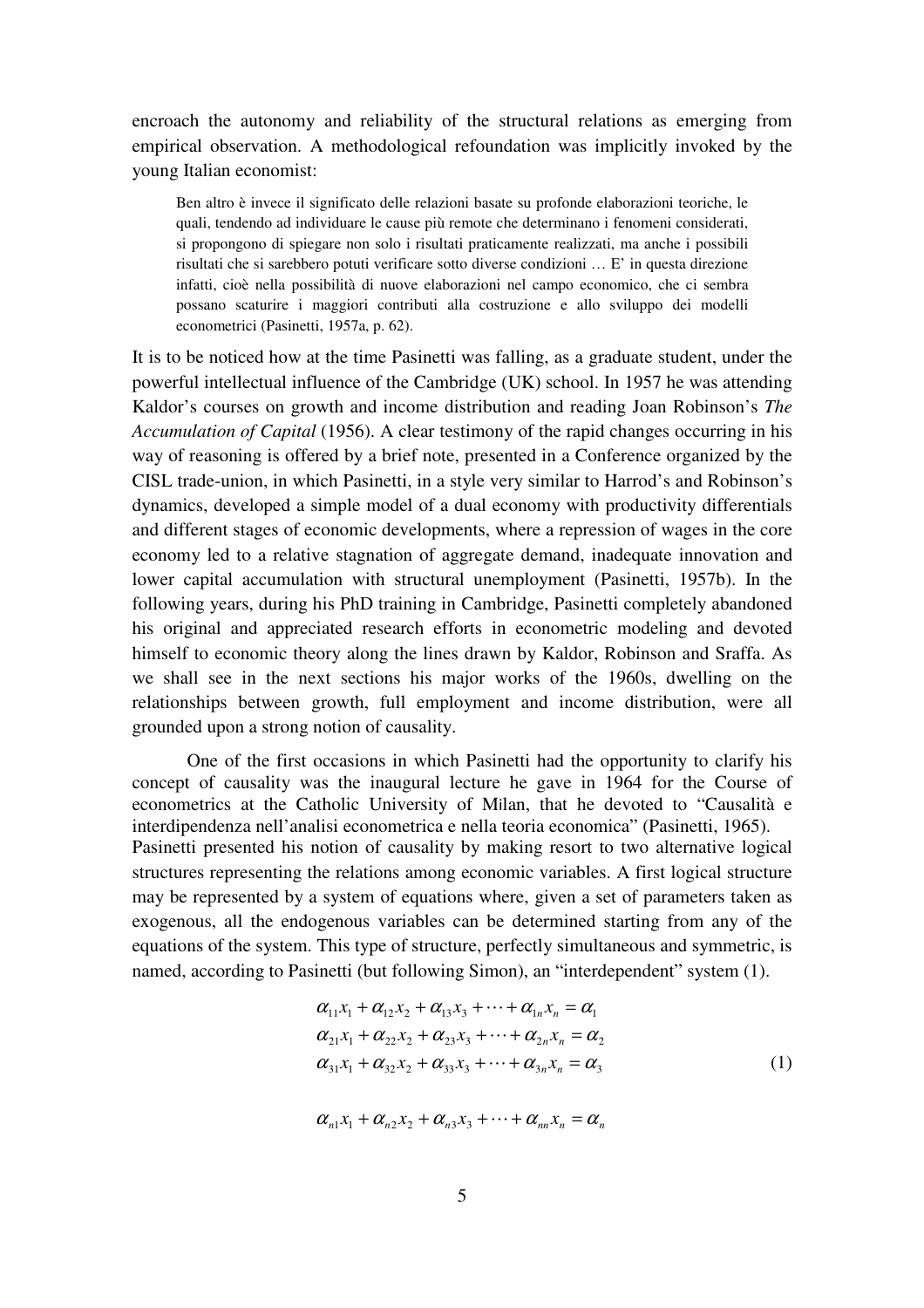$$
\begin{aligned}\n\beta_{11}x_1 &= \beta_1 \\
\beta_{21}x_1 + \beta_{22}x_2 &= \beta_2 \\
\beta_{31}x_1 + \beta_{32}x_2 + \beta_{33}x_3 &= \beta_3\n\end{aligned}
$$
\n(2)

$$
\beta_{n1}x_1+\beta_{n2}x_2+\beta_{n3}x_3+\cdots+\beta_{nn}x_n=\beta_n
$$

A second logical structure (2) is represented by an asymmetric system of equations in which some endogenous variables must be determined before and independently of the remaining variables, so that a logical order emerges in the solution of the system: while the first equation must be resolved first and independently from the others, the last equation can be solved only when all the previous equation have been solved:

Qualsivoglia delle *n* equazioni prese in considerazione, si constaterà subito che quella equazione può essere risolta soltanto dopo che sono state risolte tutte le equazioni che la precedono, e nello stesso tempo ignorando tutte le equazioni che la seguono. Ciò significa che c'è tra le variabili o incognite del sistema, una relazione di carattere asimmetrico: una relazione che procede in una direzione sola, e non nella direzione opposta. Cosicché la *y<sup>n</sup>* dipende dalla  $y_1$ , ma la  $y_1$  non dipende dalla  $y_n$ . E' appunto questa relazione asimmetrica tra le variabili che viene chiamata "causalità". E la disposizione in cui le equazioni sono state poste – secondo la catena di dipendenza che le lega – si chiamerà "ordine causale" o "catena causale" (Pasinetti 1965, p. 237).

This second type of structure is labeled, following Simon, "causal order" and, following Wold, "causal chain"<sup>5</sup>. In supporting the case for the adoption of causal structure in economic modeling, Pasinetti makes clear that he does not want to deny the existence of relevant interdependent relations underpinning economic reality: rather causal or recursive system may be composed by sub-systems of interdependent equations linked together in a causal chain. Thus, in a system like III, two equations ordered in a causal way are followed by a sub-system of simultaneous equations, which, once resolved, determines on its turn a second block of simultaneous equations.

$$
\gamma_{11}z_{1} = c_{1}
$$
\n
$$
\gamma_{21}z_{1} + \gamma_{22}z_{2} = c_{2}
$$
\n
$$
\gamma_{31}z_{1} + \gamma_{32}z_{2} + \gamma_{33}z_{3} + \gamma_{34}z_{4} = c_{3}
$$
\n
$$
\gamma_{41}z_{1} + \gamma_{42}z_{2} + \gamma_{43}z_{3} + \gamma_{44}z_{4} = c_{4}
$$
\n
$$
+ \gamma_{54}z_{4} + \gamma_{55}z_{5} + \gamma_{56}z_{6} = c_{5}
$$
\n
$$
+ \gamma_{64}z_{4} + \gamma_{65}z_{5} + \gamma_{66}z_{6} = c_{6}
$$
\n
$$
\dots
$$
\n
$$
\gamma_{n1}z_{1} + \gamma_{n2}z_{2} + \gamma_{n3}z_{3} + \gamma_{nn}z_{n} = c_{n}
$$
\n(3)

<sup>&</sup>lt;sup>5</sup> Actually Simon's "causal order" is a much broader and general concept, encompassing but not coinciding with that of "causal chain" or "recursive system" as formulated by the Swedish school. While the former is formulated in strictly logical terms and does not necessarily imply a time sequence between cause and effect, the latter is certainly more open to a deterministic interpretation and strictly time dependent (Strotz and Wold, 1960; Drakopoulos and Torrance, 1994, p. 185-187 for a discussion).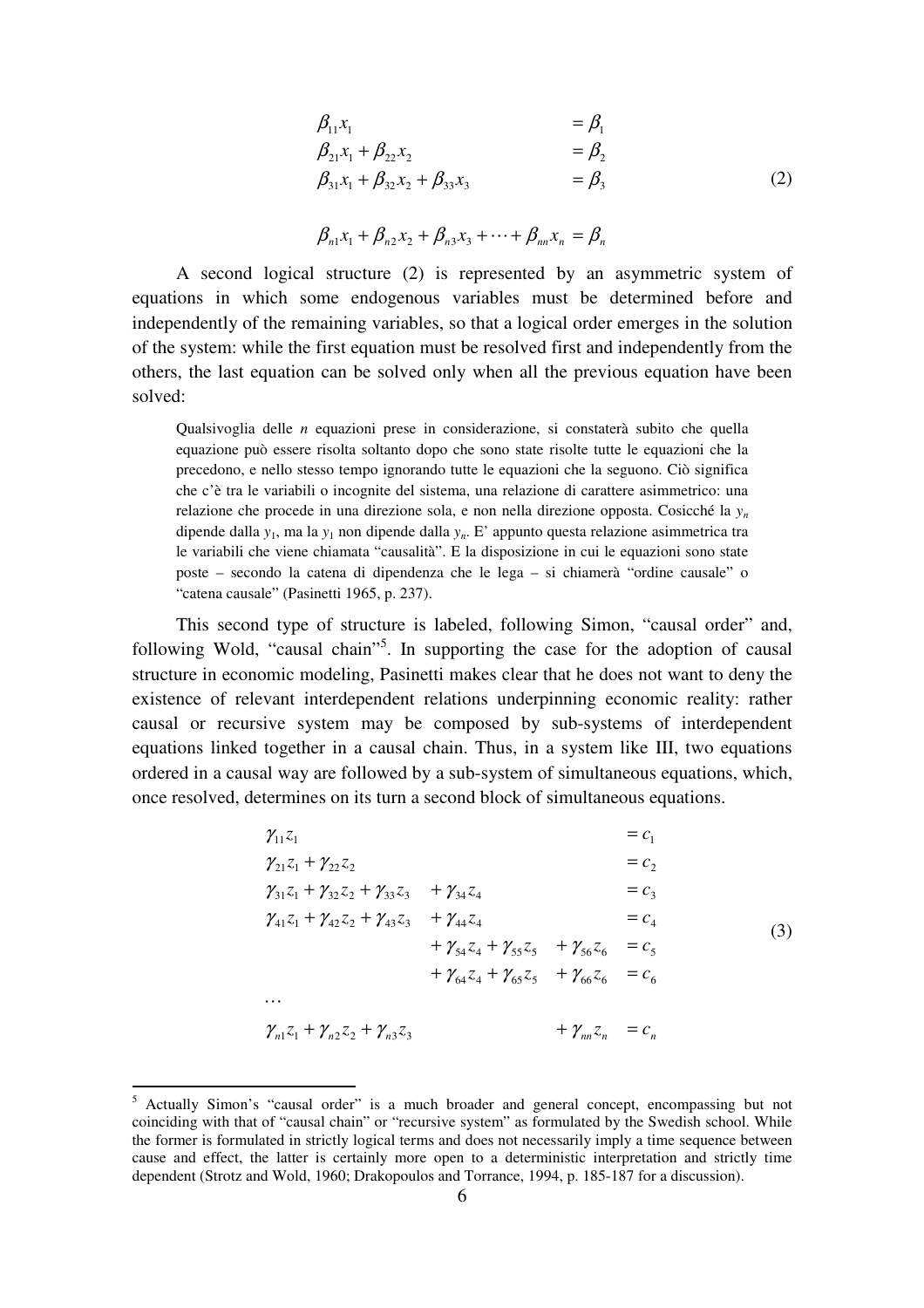Mentioning the notorious criticisms to the concept of causality stemming from logical positivism, Pasinetti adopted the formal notion proposed by Simon (1953): causality is to be intended as an analytic characteristic of the relation among the variables within a system rather than a feature of economic reality:

non è … un discorso di carattere ontologico, ma di carattere logico. I due sistemi, di equazioni interdipendenti e di equazioni causali, sono stati presentati come due schemi logici. E la definizione di catena causale che è stata data non contiene in se stessa alcuna affermazione circa la realtà empirica. Ha semplicemente il significato di una relazione asimmetrica tra le variabili di uno schema logico (Pasinetti, 1965, p. 239).

Moreover Pasinetti discussed the application of the different logical structures to econometrics, suggesting that recursive and causal models present remarkable features of simplicity and robustness<sup>6</sup>, while interdependent models need more complex transformation and arbitrary assumptions in order to resolve the problems of identification and overcome the correlation of probabilities between variables and errors<sup>7</sup>. La forma ridotta dei sistemi interdipendenti, che è di tipo causale, permette di

applicare metodi di stima meno laboriosi per poi ritrasformare i parametri della forma ridotta nei parametri – da cui derivano – nella forma originaria, cosiddetta "strutturale". E in ogni caso, questo procedimento richiede delle condizioni particolari – la cosiddetta identificazione dei modelli econometrici – che non corrispondono affatto alla generalità. Negli altri casi bisogna seguire il laborioso procedimento di effettuare le stime dei parametri direttamente sulla forma strutturale. … Resta il fatto che l'impiego dell'inferenza statistica con l'uso di relazioni di tipo interdipendente richiede, oltre che i calcolatori elettronici, una serie di assunzioni e ipotesi, e di prove di queste ipotesi, che non sarebbero necessarie nel caso di relazioni di tipo causale (Pasinetti, 1965, p. 241).

Pasinetti highlighted how econometric research, especially in the United States, devoted huge human, financial and technical resources, seeking to overcome the problems of structural econometric modeling, while the relatively simple techniques associated with process analysis were apparently cast away and dismissed as devoid of scientific dignity. The reason for this apparent paradox was to be looked in a strong theoretical commitment on the part of mainstream economics, to develop macroeconomic analysis along the lines of Walrasian general equilibrium model. In this

<sup>&</sup>lt;sup>6</sup> The estimation of parameters' values is relatively simple in the case of recursive systems: "una equazione lineare in cui la variabile dipendente sia una funzione di variabili pre-determinate (vuoi perché esogene al modello considerate, vuoi perché endogene al modello, ma con ritardi temporali, vuoi perché semplicemente predeterminate da un'altra relazione) cioè il caso di una relazione causale … la distribuzione probabilistica delle variabili – pre-determinate su cui si effettua la regressione, risulta non correlata con la distribuzione probabilistica degli errori residuali. Si può dimostrare che, in tal caso, il momento di primo ordine dei residui intorno alla media è zero e che il momento di secondo ordine tende al corrispondente momento di primo ordine col crescere delle dimensioni del campione. L'applicazione del più semplice metodo di stima dei parametri che conosciamo, quello dei minimi quadrati, ci dà delle stime coerenti (cioè che tendono al valore teorico col crescere della dimensione del campione) e non distorte (cioè il cui valore atteso coincide col valore del parametro)" (Pasinetti, 1965, p. 240).

<sup>&</sup>lt;sup>7</sup> In the case of interdependent relations: "la distribuzione probabilistica degli errori di ogni equazione si trova in questi casi ad essere correlata con la distribuzione probabilistica delle variabili non predeterminate. Per ottenere delle stime parametriche coerenti e non distorte …. occorre ricorrere a metodi molto più complessi, come per esempio quello della massima verosimiglianza, che comportamento dei computi laboriosi, lunghi e complicati" (Pasinetti, 1965, p. 241).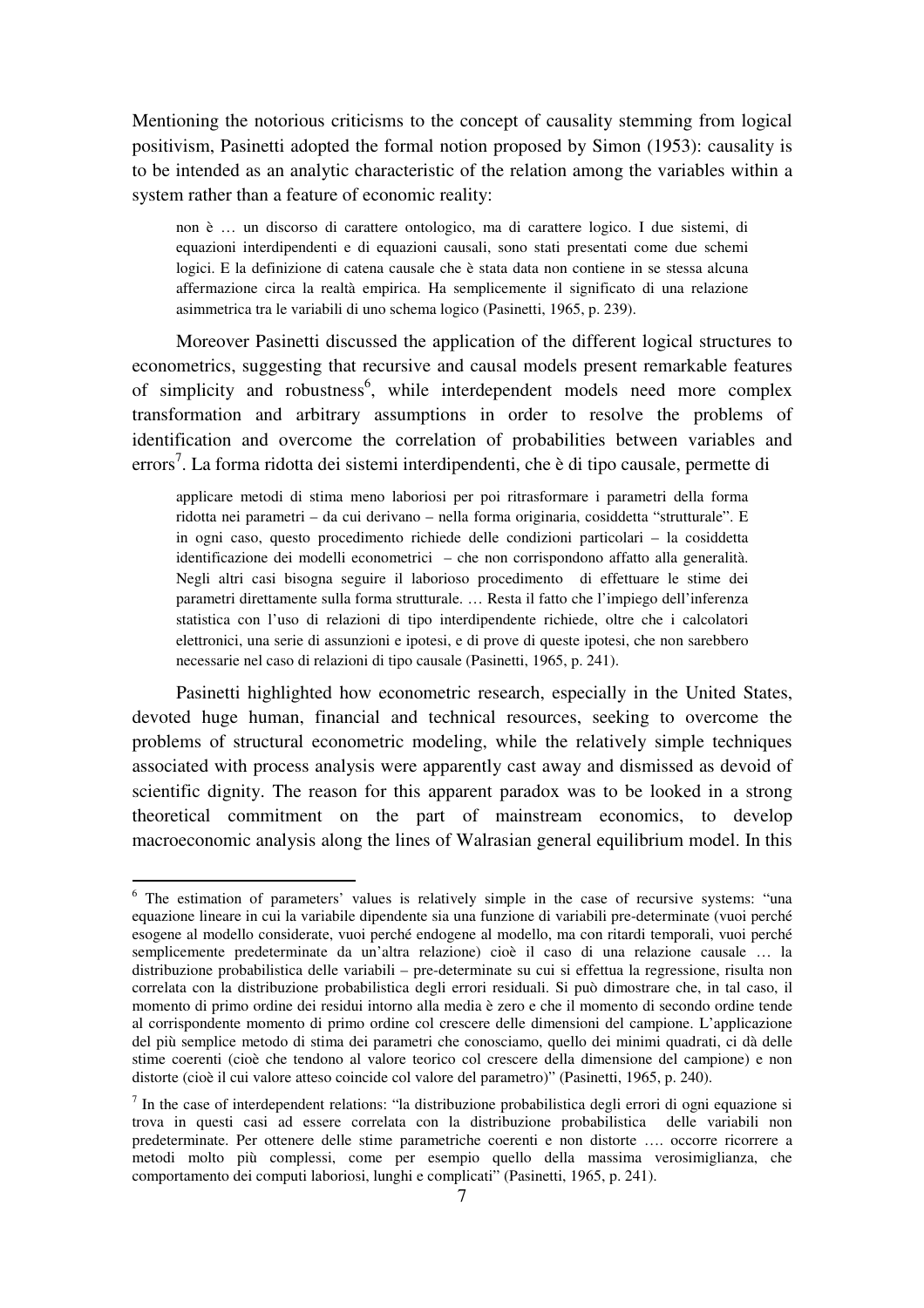context Pasinetti recalled the efforts undertaken by the Swedish school guided by Wold to develop a causal and dynamic approach to econometrics that Siro Lombardini had long been supporting but most of econometricians had abandoned in search for interdependent structural models. The debate within econometrics brought to light the existence of two different way of looking to macroeconomics which was dividing the profession in two distinct and opposing fields:

Le discussioni che si sono svolte tra econometristi appaiono, in questo quadro, come un aspetto particolare di tutta una controversia più vasta, che sta alla base di tutta la teoria economica. E' un episodio particolare, sì, e tuttavia interessante: per la prima volta questi due schemi logici emergono a contorni ben definiti per esigenze di ordine concreto: quelle di quantificazione, o stima, dei parametri delle relazioni economiche (Pasinetti, 1965, p. 246).

Walrasian general equilibrium model gave rise to structural economic models in which the relationship among the endogenous variables should be fully interdependent and perfectly symmetrical. Static comparative analysis should compare the reaction of the system to different external shocks, so that causality could run only from exogenous to endogenous variables. Any internal dynamic process was denied or dismissed as irrelevant: given the set of parameters the final equilibrium was uniquely determined by the new values of the exogenous variables. Equilibrium analysis did not need any inquiry on the process of disequilibrium (for a discussion see Vercelli, 1991, chapter 2). These features responded to a precise vision of the economic system in which social interaction in the market place occurred between myriads of individuals, each of them endowed with a different set of resources and preferences, but not qualitatively different from each other and, in any case, never able to exert any conscious and relevant power on the final outcome of the whole economic process.

In the following sections we will consider some among the major works by Luigi Pasinetti, where the specification of one or more relations in causal terms plays an essential role to convey an economic result that would emerge less clearly, or would not emerge at all if the same relations were represented in an interdependent way.

## 3. Causality in Ricardian analysis

Let us start from Pasinetti's approach to Ricardo. In the aforementioned inaugural lecture Pasinetti says:

[c]onsider, for example, the Ricardian central theory — that of the distribution of global income among the various social groups participating the production process<sup>8</sup>. — the various categories of incomes are determined according to a clear sequence: wages first (on the basis of the physiological necessities of life), then rent (according to the varying fertility of the soil) and finally profits, as residual income (Pasinetti, 1965, p. 244, our translation).

This causal ordering emerges very clear from the one industry Ricardian model proposed by Pasinetti (1977, chapter 1, § 3.1) elaborated on the basis of Kaldor (1956, §

 8 D. Ricardo, *On the Principles of Political Economy and Taxation*, London, 1821.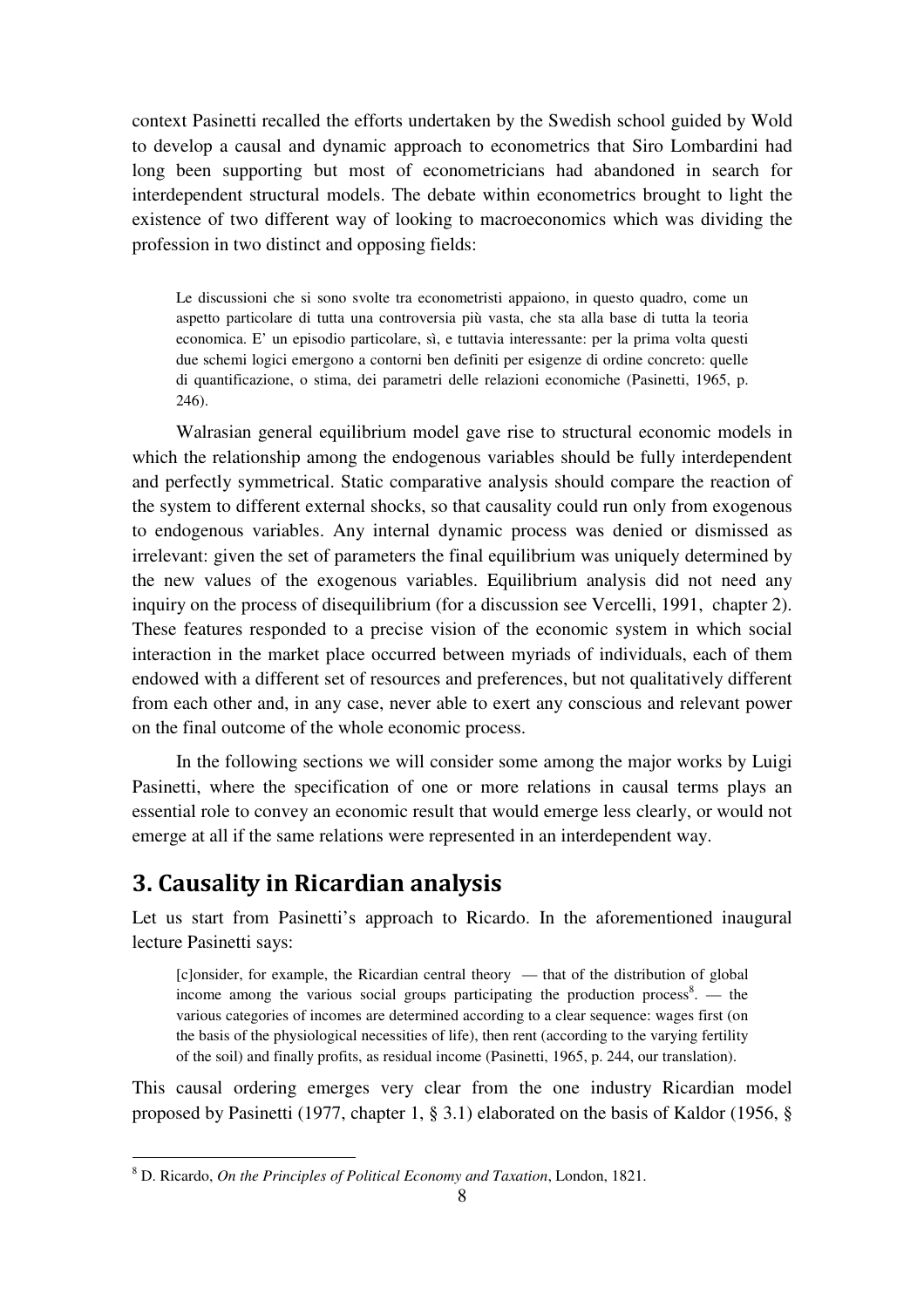I). Let  $Q_c = f(N_c)$  be the corn produced as a function of the number,  $N_c$ , of workers employed in producing corn,

$$
W = \bar{x}N_c \tag{4}
$$

be total wages ( $\bar{x}$  being the unit subsistence wage) and

$$
R = f(N_c) - N_c f'(N_c)
$$
\n<sup>(5)</sup>

be the rents determined according to the varying degree of fertility of the various pieces of land put into cultivation. Profits and the rate of profit are determined by

$$
P = Q_c - W - R = N_c[f'(N_c) - \bar{x}]
$$
\n(6)

and

$$
r = \frac{f'(N_c) - \overline{x}}{\overline{x}}\,. \tag{7}
$$

After deducing rents, profits are the surplus of corn over wages obtained on the marginal land. The residual character of profits reflects the primacy of capitalists in the production process. This view requires precise *causal* ordering: all magnitudes concurring to calculate profits, that is, output of corn, wages and rents are *priorly* known *before* profits are determined. It is easy to observe that these magnitudes depend all on *Nc*, which in the one industry model is entirely determined by the amount of capital available,  $\overline{K}$ , and by the subsistence wage rate:

$$
N_c = \overline{K}/\overline{x},\qquad(8)
$$

being capital constituted only by the anticipations of wages to workers at the beginning of the productive process.

 It can been observed (see, for example, Costa, 1977, §1), that the clearness of these results is soon put at risk if the analysis is extended to a second industry, 'gold' in the Pasinetti formulation (see 1960 and 1977, chapter I, § 3.2-3.5), due to the fact that  $N_c$  requires a more complex determination. Still, capital is entirely constituted by the anticipation of wages but, in this case,

$$
N_c + N_g = \overline{K} / \overline{x}, \qquad (9)
$$

where  $N_g$  are workers employed in the gold industry. Gold is produced under constant returns to scale, on the basis of the following production function

$$
Q_g = \alpha N_g, \qquad \alpha > 0 \tag{10}
$$

Total profits are given by

$$
P = P_c + P_g = (p_c Q_c - p_c R - p_c \overline{x} N_c) + (p_g Q_g - p_c \overline{x} c N_g) = N(1 - p_c \overline{x}) = \frac{\overline{K}}{\overline{x}} \left(1 - \frac{\overline{x}}{f'(N_c)}\right);
$$

hence, the rate of profit,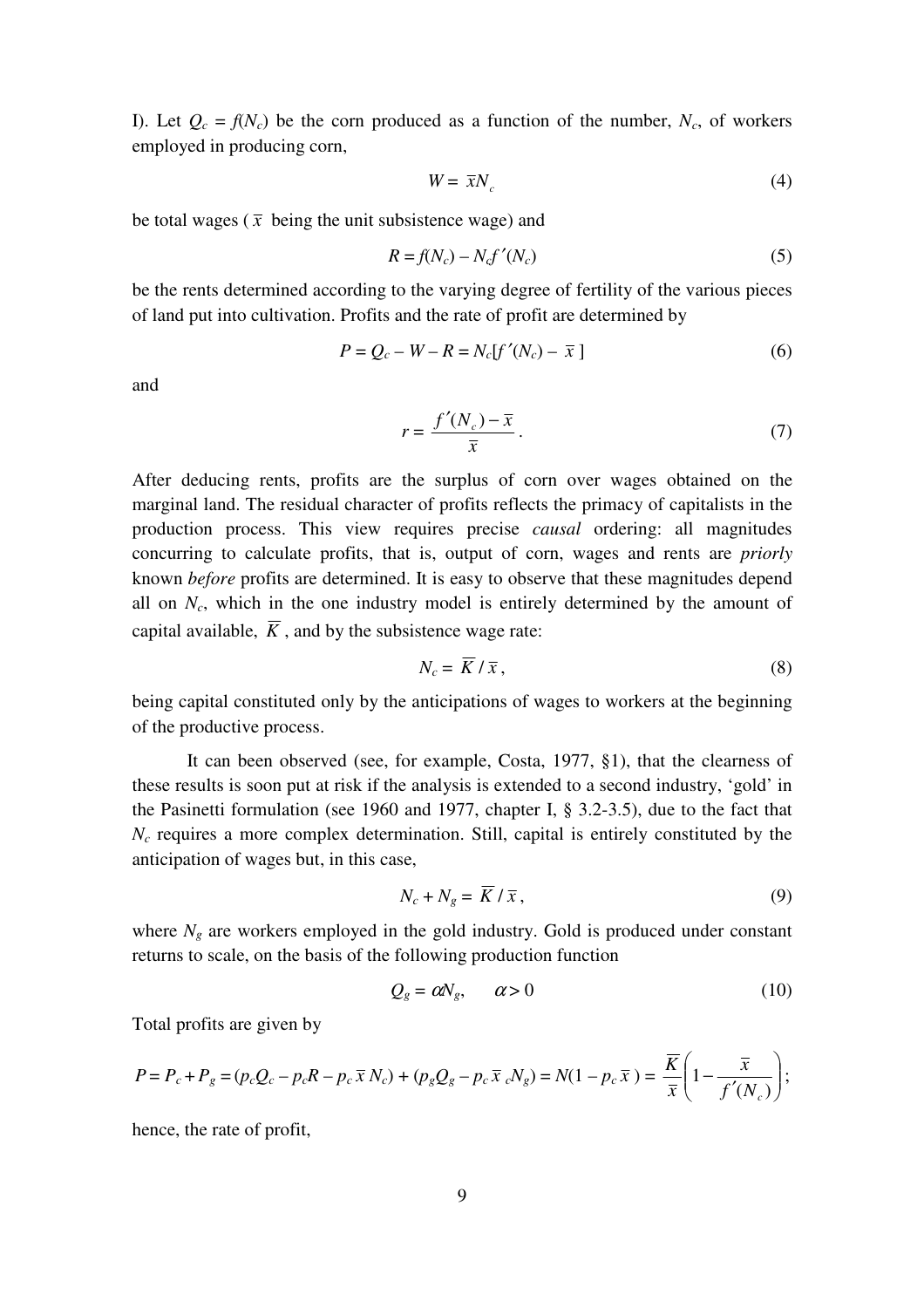$$
r = \frac{P}{p_c \overline{K}} = \frac{f'(N_c) - \overline{x}}{\overline{x}},
$$

has the same form found in the one-industry model (7), that is it is still determined by the surplus of corn obtained on the marginal land, due to the assumption of a single capital good. In order to split workers between the two sectors it is necessary to determine the composition of total expenditure. Pasinetti thus resorts to a theory of expenditure (1960, p. 84) or a theory of demand (1977, p. xxx). He supposes that workers and capitalists spend their incomes (wages plus profits) in corn (the formers as necessities, the latters for capital accumulation), while land-owners spend their rents entirely in gold. To this purpose it is sufficient to specify the expenditure land-owners:

$$
p_g Q_g = p_c R. \tag{11}
$$

But in this case the *causal* ordering characterizing the one industry case is immediately lost! The system of equations regulating income distribution (4), (5) and (6) are no longer closed by the knowledge of the amount of available capital which, by (8), determined the amount of corn produced. Income distribution now depends also on final demand and, finally, on prices. For example, it is sufficient to subvert the assumption that land-owner consume just gold to see the breakdown of the causal structure. Suppose that a fraction  $(1 - \beta)$  of rents are spent on gold, while a fraction  $\beta$  are spent on corn,  $0 \le \beta \le 1$ . Equation (8) becomes<sup>9</sup>

$$
p_g Q_g = (1 - \beta)p_c R. \tag{8'}
$$

Substitute  $(10)$ ,  $(5)$  and  $(9)$  in equation  $(8')$ ; re-arrange:

$$
\frac{\overline{K}}{\overline{x}} = (1 - \beta) \frac{f(N_c)}{f'(N_c)} + \beta N_c.
$$
\n(12)

If  $\beta = 0$ , that is, rents are entirely spent on gold, like in Pasinetti's case, equation (12) determines *Nc*:

$$
\frac{\overline{K}}{\overline{x}} = \frac{f(N_c)}{f'(N_c)}.
$$
\n(13')

Let  $N_c^*$  be the solution of (14<sup>'</sup>), that is the number of workers employed in the industry of corn in the case that rents are entirely spent on gold. As we relax this extreme assumption, and we allow for a consumption of corn also by land-owners,  $\beta$  moves from zero to a positive value; accordingly, the solution for  $N_c$ , and thus all the fundamental variables of the system, that is, rents, profits, the rate of profit and the price of corn, will change with  $\beta$ , that is, with changes of final demand!

<sup>&</sup>lt;sup>9</sup> As in the case considered by Pasinetti, this demand equation is sufficient to specify the demand of the corn, which now equals wages + profits + a fraction  $\beta$  of rents. In fact, by substituting (8') into the expression of profits,  $rp_cK = p_cQ_c + p_gQ_g - p_cR - wN$ , we have  $rp_cK = p_cQ_c + \beta p_cR - wN$ , that is,  $p_cQ_c =$  $wN + rp_cK + \beta p_cR$ , which is the relation required.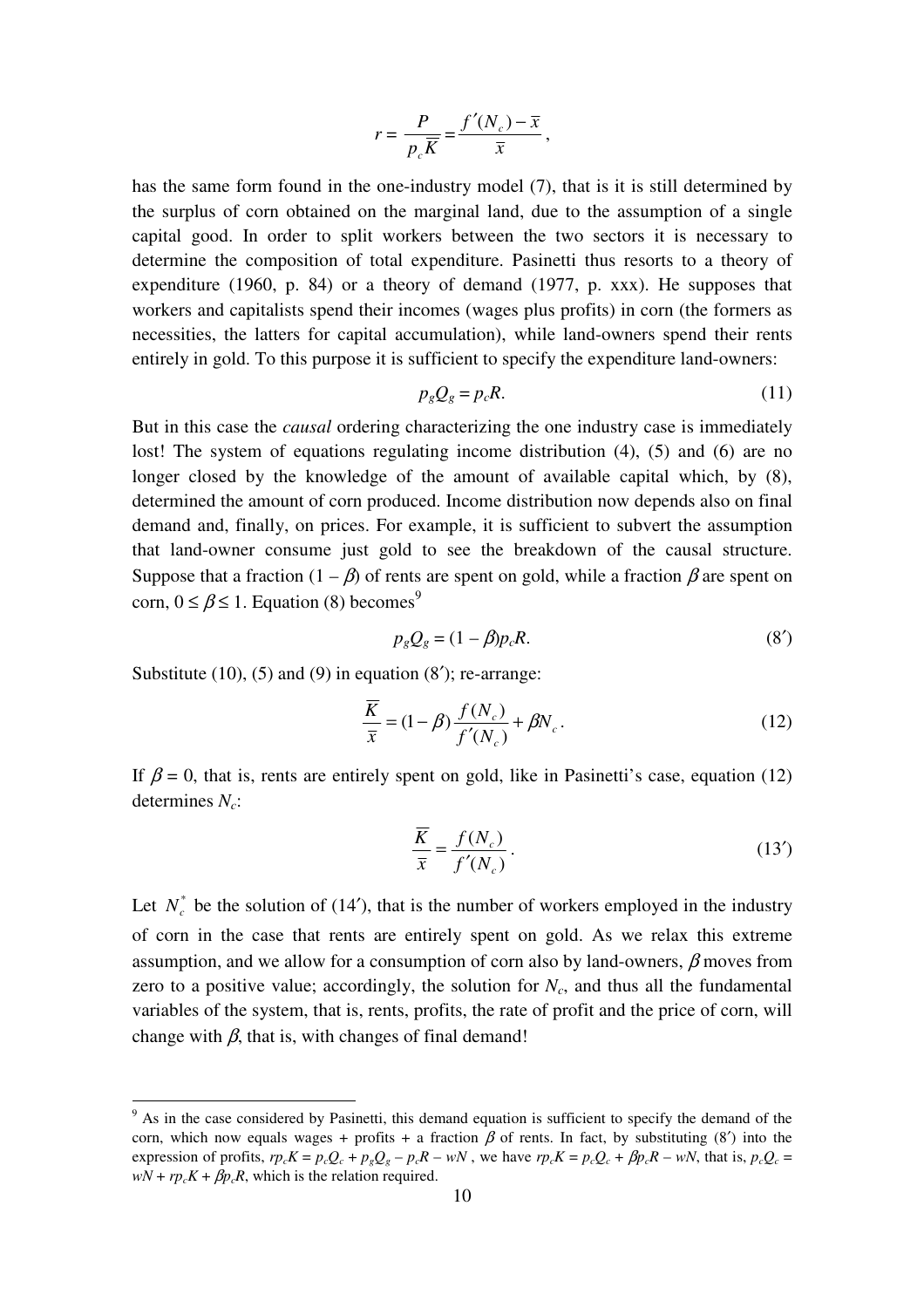The dependence of profits on prices, which was accurately put out of the door by Pasinetti's assumption to that in the system there is only one capital good (which coincides with the device used by Ricardo in his early writings to consider 'corn' as that commodity having the property of being both the input and the output of its production) returns through the window by closing the system by a demand theory.

Which difference would have the present model from a general equilibrium system? Just a disequilibrium on the labour market, induced by the assumption of a given real wage rate (equal to the subsistence level), and the labour theory of value,

$$
p_c = 1/f'(N_c)
$$
 and  $p_g = 1/\alpha$ ,

induced by the simplifying assumption of a single wage good. By the way, relative prices would come to depend on  $N_c$ , that is, on final demand, in contrast to the conclusion drawn by Pasinetti that "it appears that the value of commodities depends exclusively on technical factors (the quantity of labour required to produce them) and on nothing else" (Pasinetti, 1960, p. 85), as argued by Costa (1977, § 1). From the formal point of view this argument is correct: we are in a *simultaneous* equation system.

 There is, however, a better light through which it can be looked at. As known, it is common in the Classical approach to distinguish between two levels of analysis: one, more fundamental, where the relations between the distributive variables and the normal prices of commodities are described, and a second level, where the 'institutional' aspects, in a broad sense, are taken into account.<sup>10</sup> The Ricardian system here outlined is a typical example where this distinction is relevant. Relation (11) is a relation which attains to an institutional aspect (or it is better studied 'outside of the core'). It describes the behaviour of land-owners in spending rents and, complementary, the behaviour of workers and capitalists in spending wages and profits, respectively. It may be contingent with the historical phase (like the assumption of a subsistence wage rate<sup>11</sup>). Hence, equation (11) is just *one* of the possible ways to close the Ricardian system, but other alternative solutions could be adopted to the purpose, but none of these solution has a priority over the others one. In other words, while the determination of wages exogenously to the core of the system, expressed by equation (4), the principle of differential rent, expressed by equation (5), and the determination of profits as a surplus

<sup>&</sup>lt;sup>10</sup> Pasinetti distinguishes between a 'natural' and an 'institutional' level. Garegnani (1984), distinguishes between a 'core' of the system and the relations 'outside of the core'. These distinctions do not overlap, but share several common characteristics. An analysis and a comparison between these distinctions are object of a current research put forward by one of us.

 $11$  As outlined by Garegnani 'Thus, at a closer inspection, what all these authors had in common was not, as is often held, the idea of a wage determined by subsistence. It was the more general notion of a real wage governed by conditions (often of a conventional or institutional kind) that are *distinct* from those affecting the social product and the other shares in it, and are therefore best studied separately from them. This separation between the determination of the wage and that of the social product is evident when, as in Quesnay or Ricardo, the wage is explained in terms of a customary subsistence, but the same separation between the two problems emerges in Marx and Smith, who admitted a greater influence of current economic conditions on the real wage. It is this separate determination of the real wage that is expressed in its treatment as a magnitude which is known when the determination of the other shares of the product is approached" (Garegnani, 1984, pp. 295-6).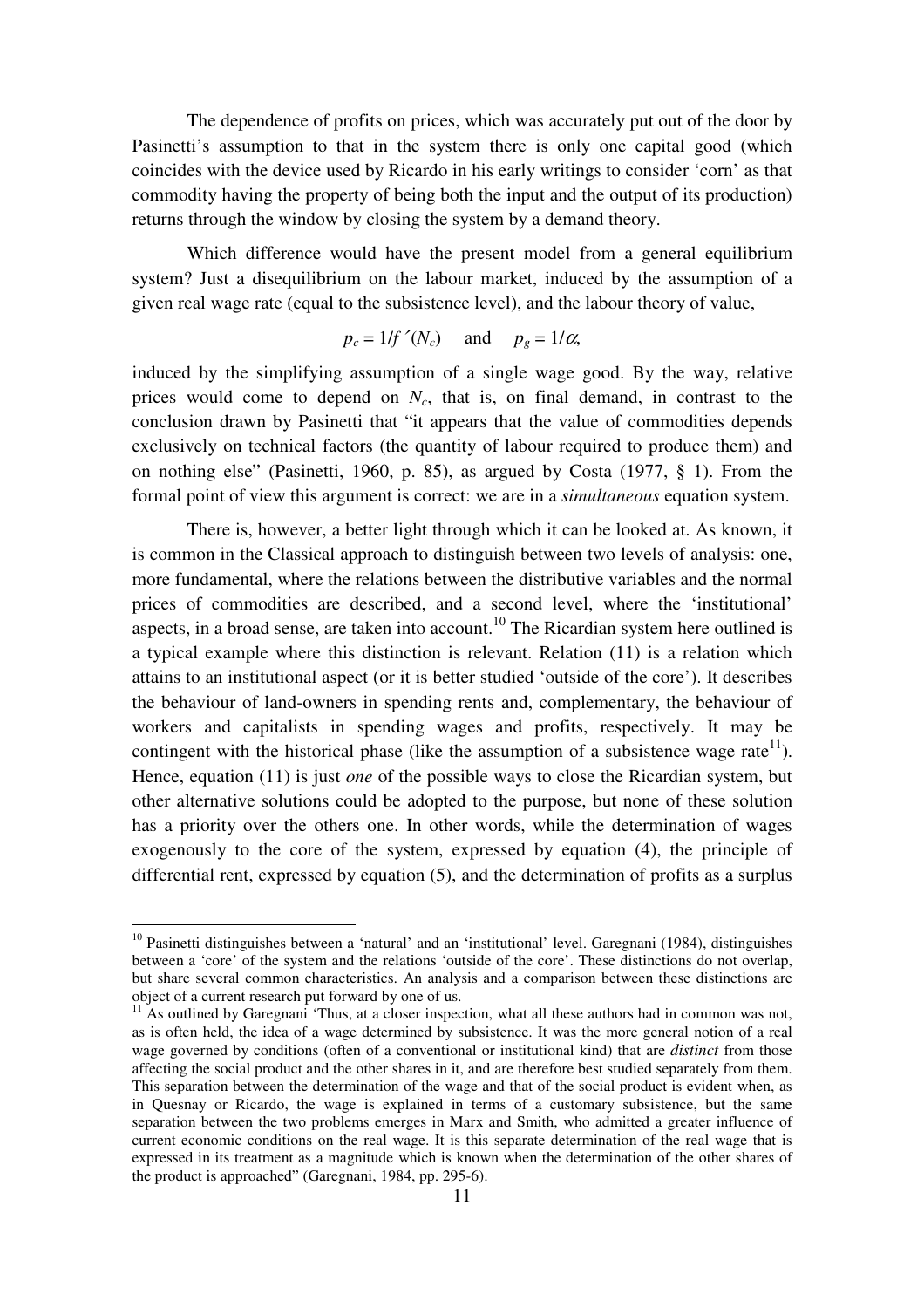are *permanent* characteristics of the economy here described<sup>12</sup>, the determination of the proportions between sectors reflects *transitory* elements, ultimately to be ascribed to habits, customs, historical circumstances, etc; in brief, institutional elements.

 It is under this perspective that the choice made by Sraffa (1960, p. v) to *not* consider changes in output can be appreciated: any endogenous determination of output re-introduces all that series of interdependencies that it is better to neglect at this fundamental stage of analysis, being this determination subject to various, transitory and often not univocal forces (for a detailed analysis of this supposition, as a peculiar feature of the method of Classical economists, see Garegnani, 1984, Section II; see, also, 2007). By following this suggestion, the Ricardian model proposed by Pasinetti, recovers immediately the causal structure necessary to ground an explanation of profits based on the notion of surplus. Let  $Q_c$  and  $Q_g$  be the given quantities of corn and gold produced. Through the respective production function we obtain immediately the total labour requirements to produce those quantities:  $N_c^* = f^{-1}(\overline{Q}_c)$  and  $N_g^* = \overline{Q}_g / \alpha$ .<sup>13</sup> Prices, wages, rents, profits and the rate of profit are thus univocally determined:

$$
p_c = 1/f'(N_c^*) \quad \text{and} \quad p_g = 1/\alpha,
$$
  

$$
W = \overline{x}(N_c^* + N_g^*),
$$
  

$$
R = f(N_c^*) + N_c^* f'(N_c^*)
$$
  

$$
P = (N_c^* + N_g^*) \left(1 - \frac{\overline{x}}{f'(N_c^*)}\right) \quad \text{and} \quad r = \frac{f'(N_c^*) - \overline{x}}{\overline{x}}.
$$

All crucial characteristics of the Ricardian theory of value and distribution claimed by Pasinetti return to be true: i) the sequential determination of distributive variables and, in particular, the residual character of profits, as emphasized in the quotation by Pasinetti (1965) reported here at page XXX; ii) "a theory of value which is completely and (owing to our explicit assumptions) rigorously independent of distribution" (Pasinetti, 1960, pp. 84-5) and iii) "a theory of income distribution which is independent of the theory of value" (Pasinetti, 1977, p. 15).

<sup>&</sup>lt;sup>12</sup> As regards the wage equation (4) the 'permanent' aspect lies in the fact that  $\bar{x}$  is taken exogenously; the principle that determines this exogenous level of  $\bar{x}$  may be different from time to time and from society to society; for this reason it is 'transitory'.

<sup>&</sup>lt;sup>13</sup> In this case it is no longer true that  $\overline{x}(N_c^* + N_g^*) = \overline{K}$ ; we must introduce the supposition that that  $\overline{x}(N_c^* + N_g^*) \leq \overline{K}$ . Alternatively, we may drop the supposition that the stock of capital is given; the amount of capital necessary to produces the given quantities  $Q_c$  and  $Q_g$  would thus come to be determined endogenously by the model.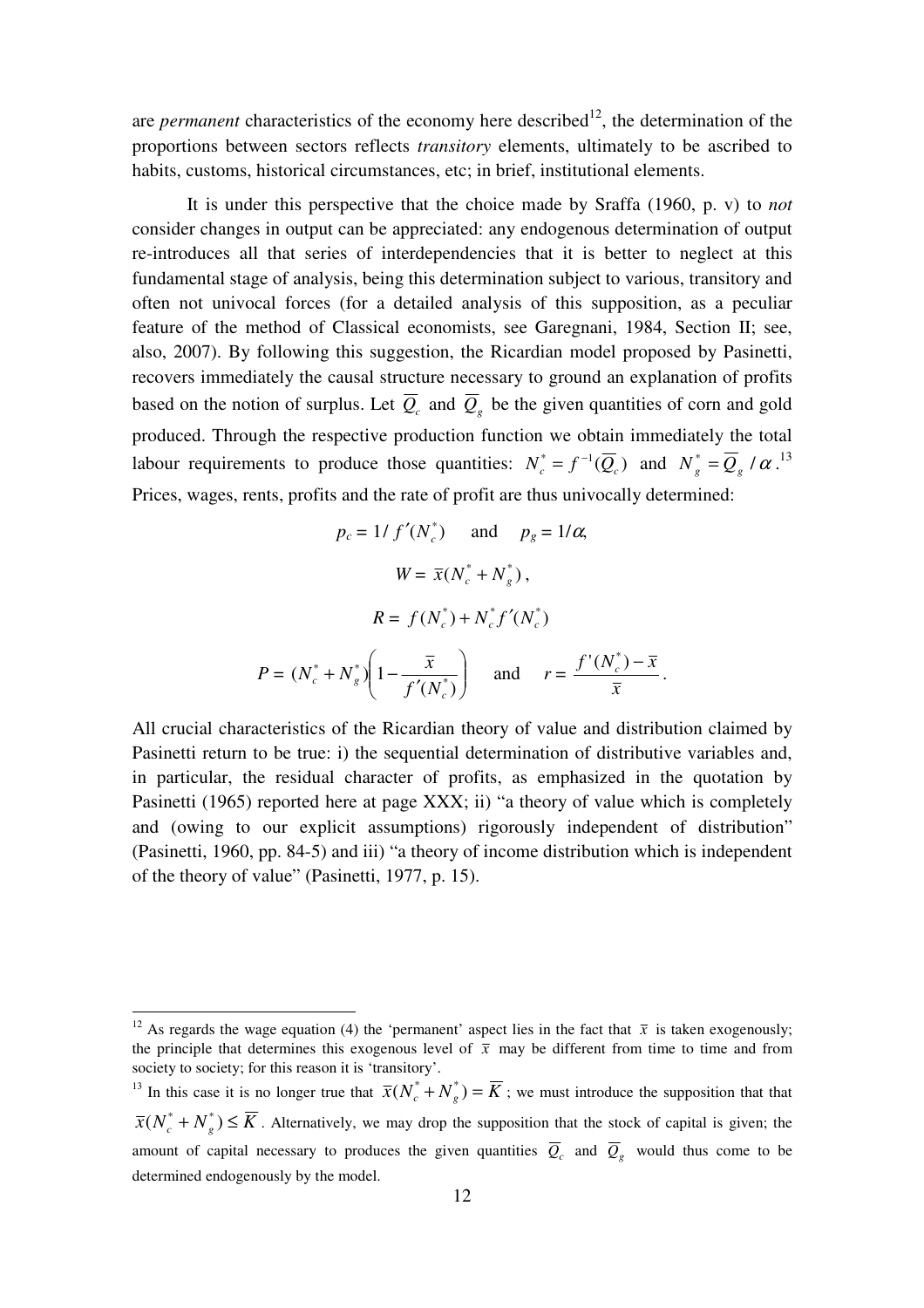## 4. Causality in Keynesian analysis

Pasinetti highlights how the main pillar of Keynes' *General Theory* is the *principle of effective demand*, according to which, below full employment, the level of aggregate output *Y* of an industrial economy, is *determined* by the level of aggregate effective demand *D*, constituted by consumption, C, investments, *I*, and public expenditure, *G* (for simplicity, we abstract from imports and exports). This principle represented a break with the tradition that held aggregate output be co-determined by the interaction of supply and demand forces and full employment be attained by means of price and wage adjustments. Evidently this principle should be represented by a *causal* equation, in the sense that  $D \rightarrow Y$  (Pasinetti, 1974, pp. 46-48). A second element of Keynes' theory was an explanation of the rate of interest, *r*, essentially *as a purely monetary phenomenon*. This represented a break with the tradition that saw the rate of interest as the price of capital, determined by the interaction between the demand of investment and the supply of savings. To this purpose, Keynes was careful to link aggregate consumption, *C*, just to national income, *Y* (and not to *r*):  $C = A + cY$ , where *A* is the autonomous consumption and  $c \in (0,1)$  is the marginal propensity to consume. In this way, aggregate savings turn out to be released by *r* and are given by  $S = Y - C - G = A - G + (1 - c)Y$ . On the contrary, investments are not put in relation with national income; they depend positively on their expected profitability, *E*, and negatively on the rate of interest,  $I = I(E, r)$ .<sup>14</sup> According to Pasinetti (1974, p. 37) entrepreneurs rank investment projects according to their decreasing expected profitability and carry out investments up to the point at which the expected rate of profit of last project (the 'marginal efficiency of capital') is higher than or equal to the rate of interest. Hence, a decrease of the rate of interest enlarges the number of project carried out. It is thus necessary to explain what determines the rate of interest. This is the third original contribution given by Keynes: the *liquidity preference* function. Individuals prefer to keep their wealth in a liquid form (for transactions, precautionary and speculative reasons), unless a positive interest rate is paid if the same amount of wealth is kept in less liquid financial activities; hence the demand for money is inversely related to the rate of interest:  $L(r)$ . The Central Bank fixes the amount of money supplied,  $\overline{M}$ ; the rate of interest is thus given by the solution of

$$
L(r) = \overline{M}, \text{ that is, } r = r^*.
$$
 (15)

Hence, given the state of business expectations regarding the future return on new investments (here summarized by symbol  $E$ ) the level of investments is given by  $15$ 

<sup>&</sup>lt;sup>14</sup> This Ricardian interpretation of the notion of the 'marginal efficiency of capital'—which looks like to a sort of possible re-interpretation of Keynes investment theory rather than an attempt to interpret what Keynes actually thought—is not shared by other authors; Garegnani for example considers the 'marginal efficiency of capital' "the price which Keynes has to pay for the traditional strand in his thought" (1979, p. 78): the traditional principle of substitution between capital and labour should be thus at the root of the inverse relation between *I* and *r*. On this point see also Tonveronachi 1983, p. 169.

<sup>&</sup>lt;sup>15</sup> As the expected profitability of investments (denoted by symbol  $E$ ) is to be considered as independent of the other endogenous variables of the system, we will omit to indicate explicitly it in the rest of the paper, and we will write  $I = I(r)$ . A criticism is raised on this point by Garegnani (1979, p. 78fn), who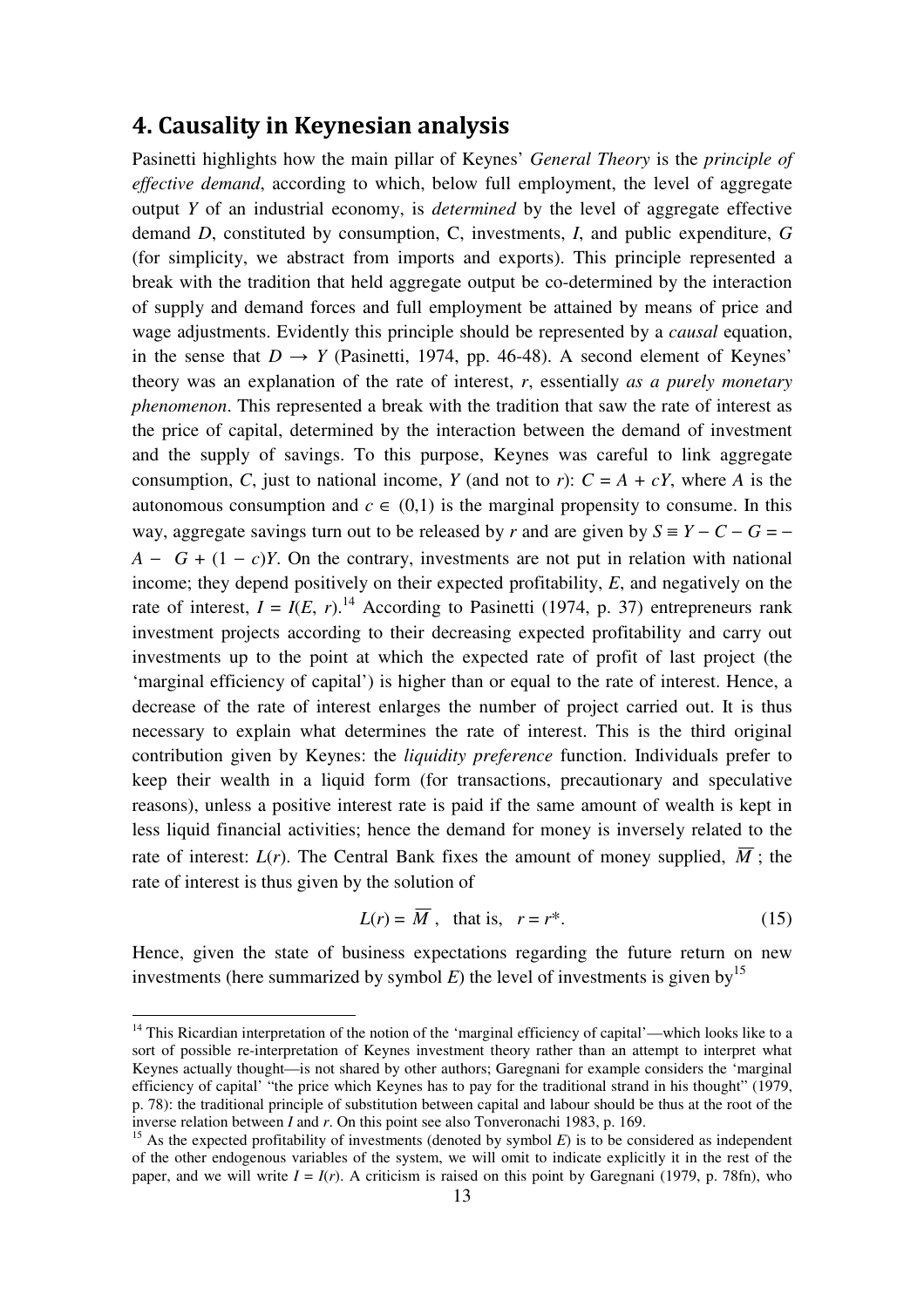$$
I^* = I(r^*). \tag{16}
$$

Effective demand,  $D = A + cY + G + I(r)$ , depends thus on national income only; by the principle of effective demand,  $Y = D$ , we are thus able to determine the equilibrium levels of national income and of consumption:

$$
Y^* = \frac{1}{1-c} [A + I(r^*) + G] \text{ and } C^* = A + cY^*.
$$
 (17)

Pasinetti highlights that an evident *causal* ordering regulates the relationship between the rate of interest—which is determined by the equilibrium on the money market—and investments—which are determined by the marginal efficiency of capital and the rate of interest—. An *interdependent* sub-system determines the remaining variables, national income, (savings) and consumption.

 In Pasinetti's view such a hierarchical determination of the endogenous variables does not reflect just a formal property. It is fundamental in conveying substantial results of Keynes' system.

- K1) A first result is the process of generation of national income: it is ultimately determined by expenditure decisions: *A*, *I*(*r\**) and *G*.
- K2) A second relevant result is the relation between investments and savings: investments are an exogenous variable with respect to the sub-system which determines national income. Savings adjust themselves passively to the investments level:  $S = Y - C - G = (C + I + G) - C - G = I$ . Given *any* level of *I*, as determined by equation (16), the principle of effective demand will give rise exactly to that level of national income which will ensure the amount of savings necessary to finance that level of investment.

After reflection, it can be seen that this *causal relation* between *I* to *S* (i.e.,  $I \rightarrow S$ ) rests on the possibility to consider investments as given with respect to the process which generates national income and savings. Not surprisingly the unhinging of this property was the starting point of the Neoclassical synthesis. Paradoxically, the evidence for this 'generalization' is provided in the 15th chapter of the *General Theory* by Keynes himself, who acknowledges that the demand for liquidity for transaction- and precautionary-motives depends on the level of national income. The functional form of the liquidity preference function would become thus  $L_1(Y) + L_2(r)$ , where  $L_1(Y)$  is the liquidity demanded for transaction- and precautionary-motive and  $L_2(r)$  is the liquidity demanded for speculative-motive. The equilibrium of the money market is thus represented by the condition

$$
L_1(Y) + L_2(r) = \overline{M}, \qquad (15')
$$

where  $\overline{M}$  is the stock of money provided by the banking system. System (15<sup>'</sup>), (16) and (17) is now a fully *interdependent* system. The causal determination of endogenous

<u>.</u>

says: "there are some arguments for which the assumption of prospective yields and prices independent by the ruling interest rate does not seem acceptable".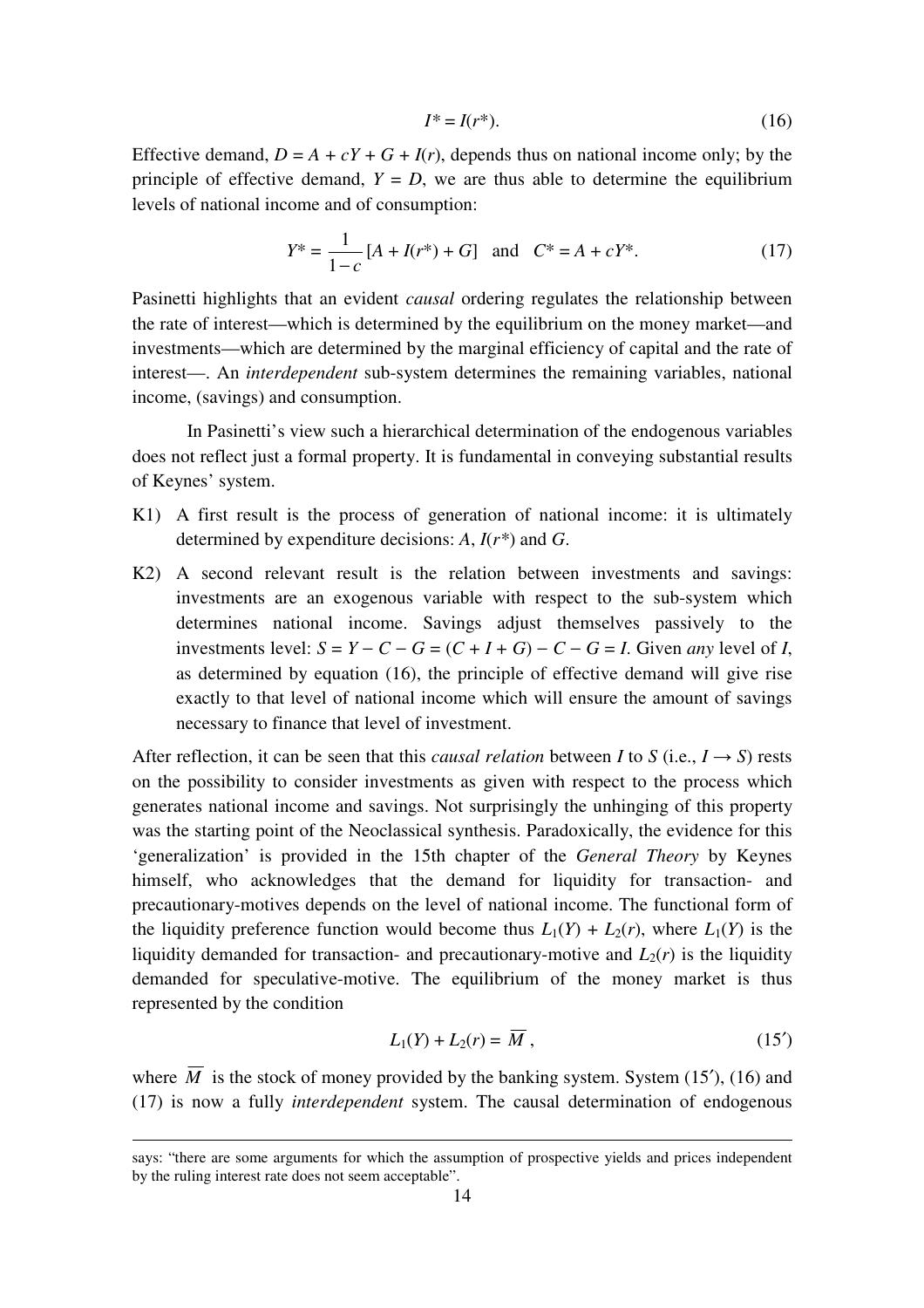variables contained in equations (15), (16) and (17) and, consequently, the properties K<sub>1</sub>) and K<sub>2</sub>) above are thus immediately lost!

In this way, consumption (but he says savings) is made to depend not only on income but also on the rate of interest, and demand for money is made to depend not only on the rate of interest but also on income. At the end of this, apparently innocuous, manipulation, Hicks has in fact broken up Keynes' basic chain of arguments. The relations have been turned into a system of simultaneous equations, i.e. precisely into what Keynes did *not* want them to be (Pasinetti, 1974, p. 46).

In his 1974 essay Pasinetti does not make clear the arguments that Keynes offered to deny the alleged influence of income on the demand for money and thus on the rate of interest. He mentions the quarrel on the *finance motive* which developed immediately after the publication of the *General Theory* with Dennis Robertson, before presenting an interesting model of how the multiplier process shall lead to equate total savings to the realized investments only after its completion.

The finance motive quarrel shows how stubbornly, though not without falling in some inconsistency and indecision, Keynes strove to maintain that savings and investments do not exert any influence on the rate of interest and thus preserve its purely monetary nature<sup>16</sup>. Yet Keynes did not pay much attention to the IS-LM model (which he declared, in a letter to Hicks, to have "found it very interesting and really have next to nothing to say by way of criticism") and tended to assimilate Hicks' interpretation of the rate of interest to that presented by Ohlin and Robertson.<sup>17</sup>

Anyway, Pasinetti has had his own reasons for thinking that the economic system outlined in the *General Theory* is better represented by the *causal* system (15), (16) and (17) instead of the interdependent system (15′), (16) and (17). In actual economic system it is reasonable to assume that the banking system and the central bank tries to satisfy in each period the fluctuation of the money demand for transactions- and for precautionary-motives with suitable changes in the stock of money supplied, so that the term  $\overline{M}$  –  $L_1(Y)$  can reasonably be considered as a constant, and (15′) returns to be an equation in the single unknown *r*:

$$
L_2(r) = \underbrace{[\overline{M} - L_1(Y)]}_{\text{constant}},\tag{15''}
$$

and a *causal* ordering is thus re-established in system (15′′), (16) and (17).

Pasinetti's view may be in line with more recent interpretations of Keynes' monetary theory offered by other streams of Post-Keynesian literature. For example,

 $16$  On this point see Trevithick (1994, 84-85) and Cesaroni (2001, pp. 62-63). The debate on the finance motive revived in the 1980s between monetarist and post-keynesian interpreters of Keynes's monetary thought. While Asimakopulus (1983) highlights a disequilibrium between saving and investments before the end of the multiplier process, Graziani (1984, 1986), Terzi (1986, 1987), Kregel (1986) and Davidson (1986) presented the view that "irrespective of the saving decisions being taken on the income that derives from the expenditures of fixed capital finance, at the end of the circulation period an adequate quantity of long term finance will be available to restore the initial liquidity position of the banks", Cesaroni 2001, p. 63.

<sup>17</sup> CWJMK, XIV, pp. 202-205.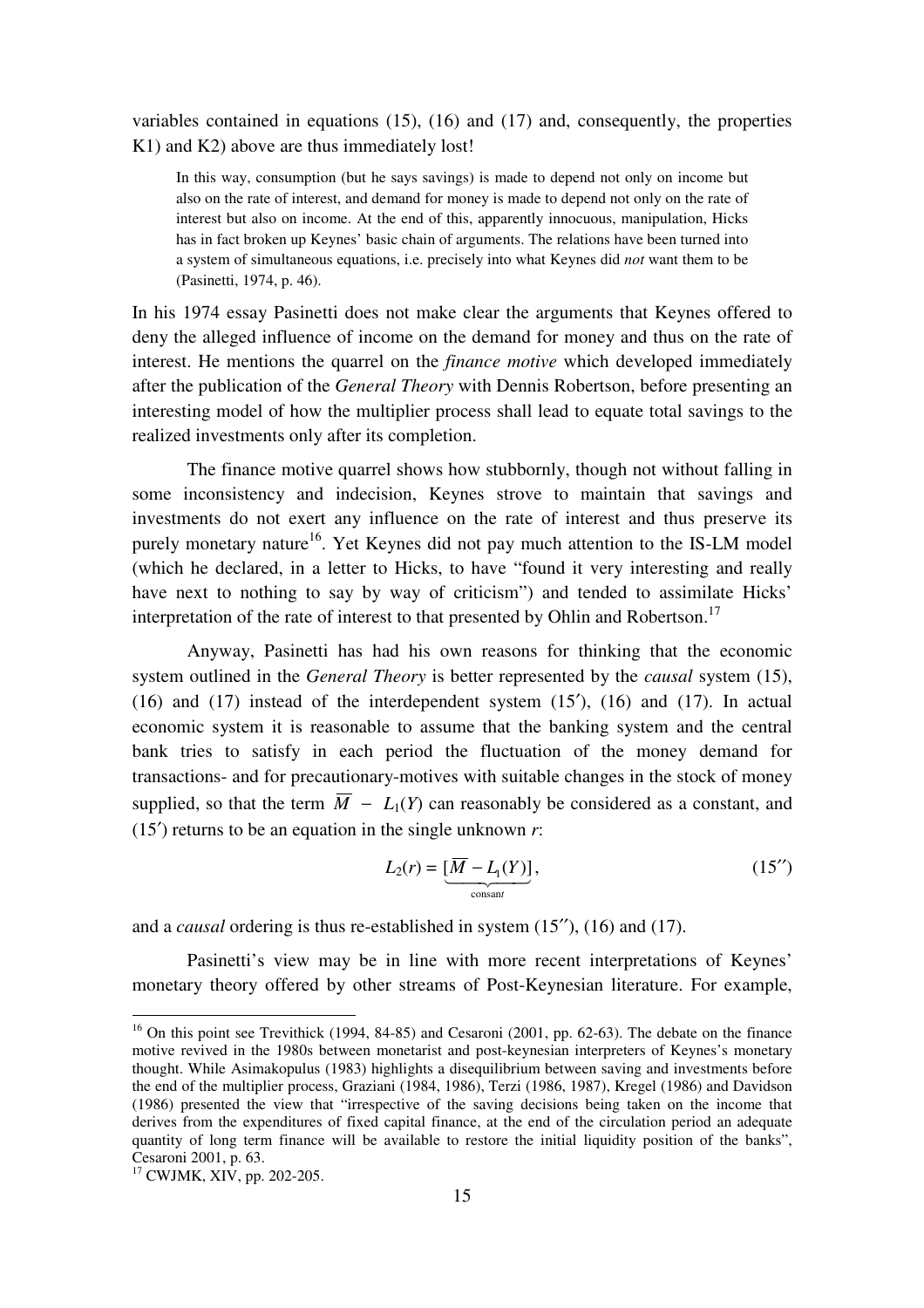Wray (1992) reconciles Keynes theory of liquidity preference as presented in the *General Theory* with the endogenous money supply typical of the *Treatise on Money*. A growth of national income due to additional governments expenditures will be associated with an increased demand for money for transaction and precautionarymotives.<sup>18</sup> Yet the additional demand deriving from the above mentioned motives can be smoothly satisfied by the banking system, which will be willing to expand its credit facilities at the current rate of interest. While money supply shall spontaneously accommodate income growth, the rate of interest will not be affected. On the contrary an increase in liquidity preference affects directly the rate of interest (and the price of other assets) and shall not be met by the banking system with an increase in the money supply: banks themselves will exert demand for new liquidity, will retain the liquidity they own and lower their asset/reserve ratio.<sup>19</sup>

## 5. Causality in structural change analysis

 The interactions between causal and interdependent relations plays a fundamental role also in the most accomplished work presented by Pasinetti, i.e. the framework to analyse the structural change of a growing economy. There are at least two levels where this distinction is crucial: the choice to represent the production processes in vertically integrated terms and in the way in which the dynamics of output is studied without compromising the logical structure of the surplus approach.

#### 5.1. Vertically integrated representation of production processes

 Consider a system where *C* final commodities are produced by employing capital goods and labour. Let  $c = 1$ , ...,  $C$  be the index corresponding to each commodity. For simplicity, we will consider the case where capital goods are produced just by labour.<sup>20</sup> We represent this economy by means of a closed Leontief system, i.e. a model which is typically employed to represent inter-industrial *interdependences*. But the aim of the analysis is that of investigating how the *dimension* and the *structure* of an industrial economic system evolve as a result of the joint pressure of: i) population change, ii) technical change and iii) the change of final demand composition. Element i) operates substantially on the scale of the system, but elements ii) and iii) operate also on the *composition* of intersectoral relations. In analytical terms, let

 $18$  The finance motive stemming from the disequilibrium between saving and investment during the multiplier process could be added as a third factor.

 $19$  The central bank shall be called to expand its own supply of liquidity to the banking system and engage in open market purchases in order to drive asset prices up and interest rates down: in this case money supply apparently ceases to be endogenous, a point which Wray fails to notice (Wray 1992: 86-87). Anyway, while the central bank may be able to counteract the upward pressure of liquidity preference on interest rates and asset prices, it may fail to make commercial banks willing to purchase assets and expand their credit facilities. Uncertainty and liquidity preference shall still prevent a secondary expansion in the money supply to occur.

<sup>&</sup>lt;sup>20</sup> The general case, with capital goods produced by capital goods and labour, is considered in Pasinetti (1981, chapter II, §7).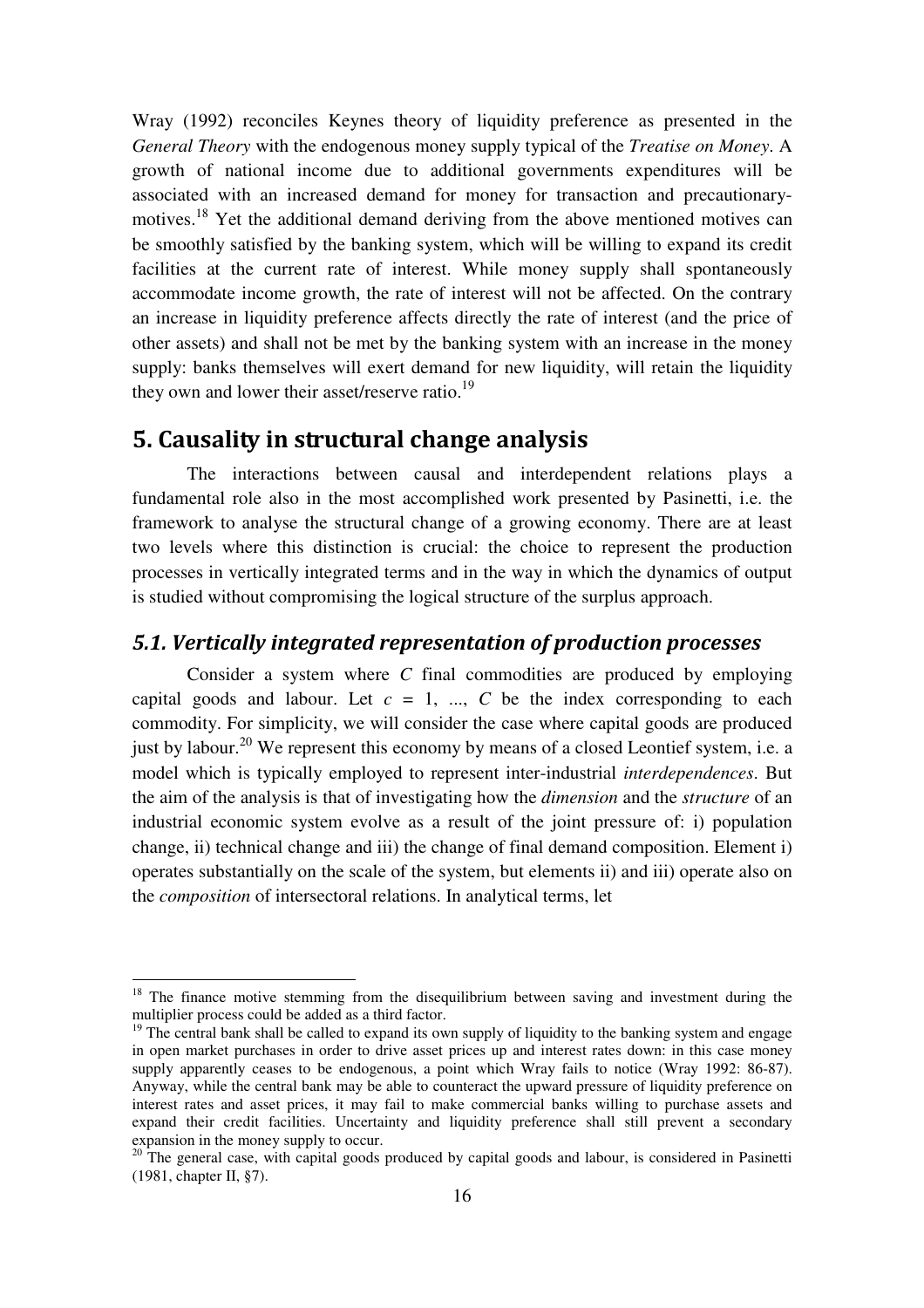$$
\begin{bmatrix} a_{11} & a_{12} & \cdots & a_{1C} & c_1 \\ a_{21} & a_{22} & \cdots & a_{2C} & c_2 \\ \vdots & \vdots & \ddots & \vdots & \vdots \\ a_{C1} & a_{C2} & \cdots & a_{CC} & c_C \\ \ell_1 & \ell_2 & \cdots & \ell_C & 0 \end{bmatrix},
$$

be the matrix of input output coefficients, where the generic  $a_{ci}$  coefficient is the quantity of commodity *c* used to produce 1 unit of commodity *i*,  $\ell_c$  is the quantity of labour necessary to produce 1 unit of commodity  $c$  and  $c_c$  is the per-capita consumption of commodity *c*. Element ii) above affects coefficients  $a_{ci}$  and  $\ell_c$  while element iii) affects coefficients  $c_c$ ; in addition, both ii) and iii) affect the number  $C$  of commodities used as final goods as well as as capital goods,

 To set up a model where all these magnitudes change is quite a difficult task. The device adopted by Pasinetti has been that of measuring capital goods in terms of units of 'vertically integrated productive capacity' (see Pasinetti, 1981, chapter II, § 4). One unit of vertically integrated productive capacity of commodity *c* is the set of "heterogeneous physical quantities of the various commodities 1, 2, ..., *C*, which are directly and indirectly required as stocks, in the whole economic system, in order to obtain one physical unit of commodity *c* as a final good" (Pasinetti, 1973, § 4, notation adapted). Thank to this device the input of capital goods is represented by a single entry:  $\delta_c = 1/T_c$ , where  $T_c$  is the average life-time of the physical capital employed in the vertically integrated sector of commodity  $c$ <sup>21</sup>, by simplicity, we assume that this fraction is constant in each period of time. Moreover, let  $\lambda_c$  be the quantity of labour required to produce one unit of productive capacity of final commodity  $c$ ; let  $j_c$  be the coefficient of individual demand of capital good *c* by the final sector (net investment); let *N* denote the population size. Let  $x_c$  and  $k_c$  be the quantities produced of final good  $c$  and of its productive capacity respectively, and let  $p_c$  and  $q_c$  be corresponding prices. Finally, let *w* be the wage rate and  $\pi_c$  the corresponding rates of profits (that for the moment are not assumed to be uniform among sectors).  $\delta_c$ ,  $T_c$ ,  $l_c$ ,  $\lambda_c$ ,  $j_c$ , and N are the *data* of the model;  $x_c, k_c, p_c, q_c, w$  and the  $\pi_c s$  are the *unknowns* of the model. The quantity system is

$$
\begin{bmatrix}\n0 & \cdots & 0 & 0 & \cdots & 0 & c_1 \\
\vdots & \ddots & \vdots & \vdots & \ddots & \vdots & \vdots \\
0 & \cdots & 0 & 0 & \cdots & 0 & c_c \\
\delta_1 & \cdots & 0 & 0 & \cdots & 0 & j_1 \\
\vdots & \ddots & \vdots & \vdots & \ddots & \vdots & \vdots \\
0 & \cdots & \delta_c & 0 & \cdots & 0 & j_c \\
l_1 & \cdots & l_c & \lambda_1 & \cdots & \lambda_c & 0\n\end{bmatrix}\n\begin{bmatrix}\nx_1 \\
x_2 \\
x_c \\
k_1 \\
\vdots \\
k_c \\
k_c\n\end{bmatrix} =\n\begin{bmatrix}\nx_1 \\
x_2 \\
x_c \\
\vdots \\
k_c \\
k_c \\
N\end{bmatrix}.
$$
\n(18)

 $21$  The case considered here is that capital goods last for more than one period (i.e., fixed capital); the case of circulating capital can be obtained as a particular case if  $T_c = 1$  and, consequently,  $\delta_c = 1$ .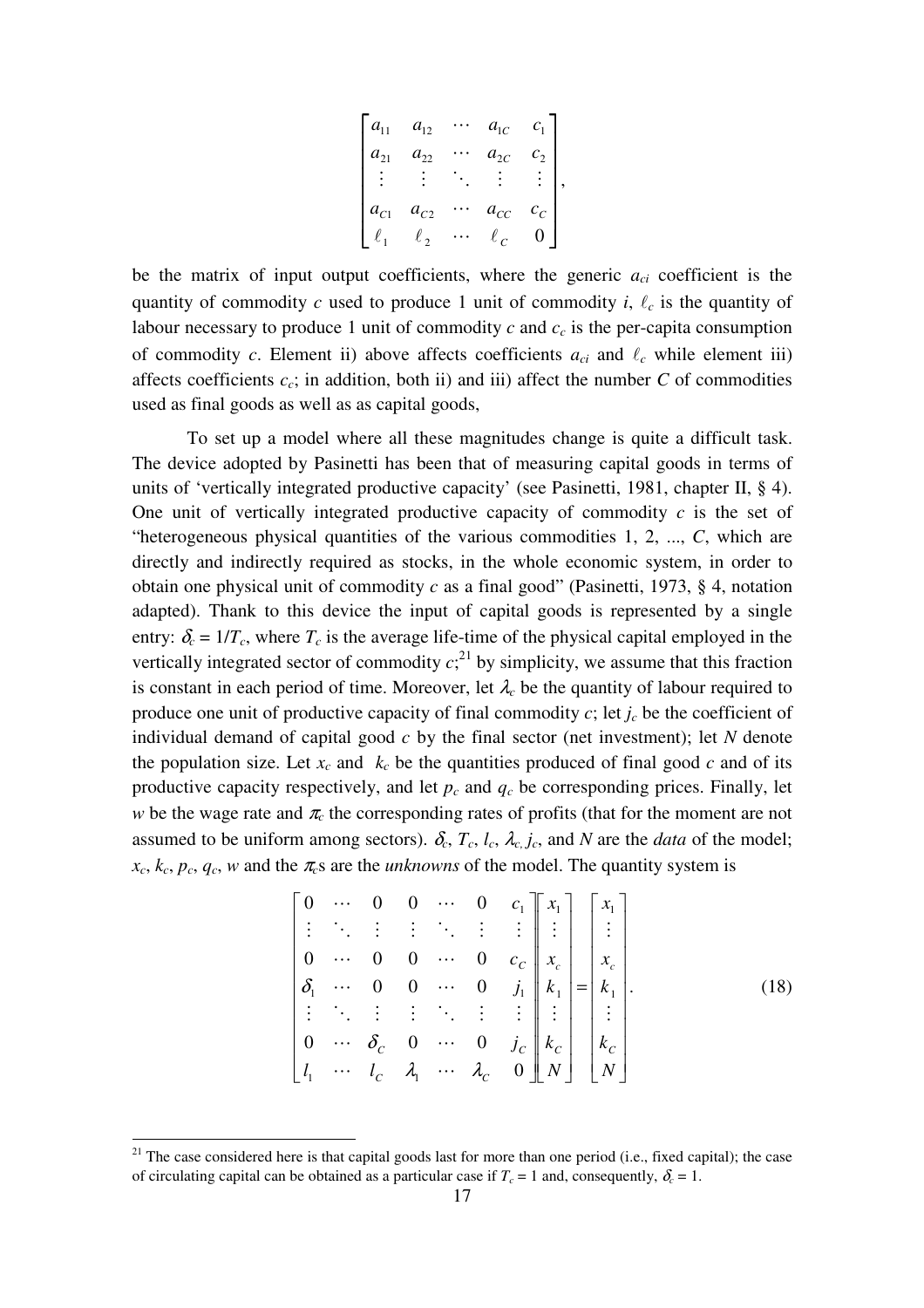The first 2*C* equations of system (18) determine the quantities produced of each good according to its effective demand: the first *C* equations concern final goods; the second *C* equations concern the productive capacity of final goods, and show the two components of demand for productive capacity: replacement  $(\delta_c)$  and net investments  $(i_cN)$ . The last equation of system (18) establishes that in equilibrium, labour requirements (in producing final goods and their productive capacities) must equal the existing labour force.

The price system is:

$$
\begin{bmatrix}\n0 & \cdots & 0 & \pi_1 + \delta_1 & \cdots & 0 & l_1 \\
\vdots & \ddots & \vdots & \vdots & \ddots & \vdots & \vdots \\
0 & \cdots & 0 & 0 & \cdots & \pi_c + \delta_c & l_c \\
0 & \cdots & 0 & 0 & \cdots & 0 & \lambda_1 \\
\vdots & \ddots & \vdots & \vdots & \ddots & \vdots & \vdots \\
0 & \cdots & 0 & 0 & \vdots & 0 & \lambda_c \\
c_1 & \cdots & c_c & j_1 & \cdots & j_c & 0\n\end{bmatrix}\n\begin{bmatrix}\np_1 \\
p_2 \\
p_c \\
q_1 \\
q_c \\
w\end{bmatrix} = \n\begin{bmatrix}\np_1 \\
\vdots \\
p_c \\
q_c \\
\vdots \\
w + \sum_{c=1}^C \pi_c q_c c_c\n\end{bmatrix}
$$
\n(19)

The first 2*C* equations of system (19) determine prices of final goods and of their productive capacities. The last equation of this system refers to *net* national income and states that in equilibrium wages plus profits must equal the expenditure for final and investment goods. $^{22}$ 

 The vertically integrated representation here adopted has hidden at once all interindustrial interdependences, as a simple inspection of the matrices involved in systems (18) and (19) confirms: the sub-systems represented by the first 2*C* equations of both the quantity- and the price-system are formally *decomposable*; their solutions are, respectively,

$$
x_c = c_c N, \t c = 1, ..., C, \t (18x)
$$

$$
k_c = \delta_c x_c + j_c N, \t c = 1, ..., C,
$$
 (18k)

and

$$
p_c = (\pi_c + \delta_c)q_c + w l_c, \qquad c = 1, ..., C,
$$
 (19p)

$$
q_c = w\lambda_c,
$$
  $c = 1, ..., C.$  (19q)

 $22$  Profits are calculated by applying the sectoral rate of profit to the value of the capital goods stock existing in the respective vertically integrated sector of final commodity *c*; the device to measure capital goods in terms of the unit of vertically integrated productive capacity entails that the number of units of vertically integrated productive employed in sector  $c$  coincides with the number final units of commodity *c* actually produced, i.e., *x<sub>c</sub>*. Hence, total profits of the system are expressed by the sum  $\Sigma_{c=1}^{C} \pi_c q_c x_c$ . By solving the first *C* equations of the quantity system, one yields  $x_c = c_c N$ ,  $c = 1, ..., C$ . Hence total profits can be re-expressed as  $\Sigma_{c=1}^C \pi_c q_c c_c N$ . The original formulation of the last equation of the price system is thus  $\Sigma_{c=1}^C p_c c_c N + \Sigma_{c=1}^C p_c j_c N = wN + \Sigma_{c=1}^C \pi_c q_c c_c N$ ; after dividing by N we obtain the last equation of the price system as expressed in (19).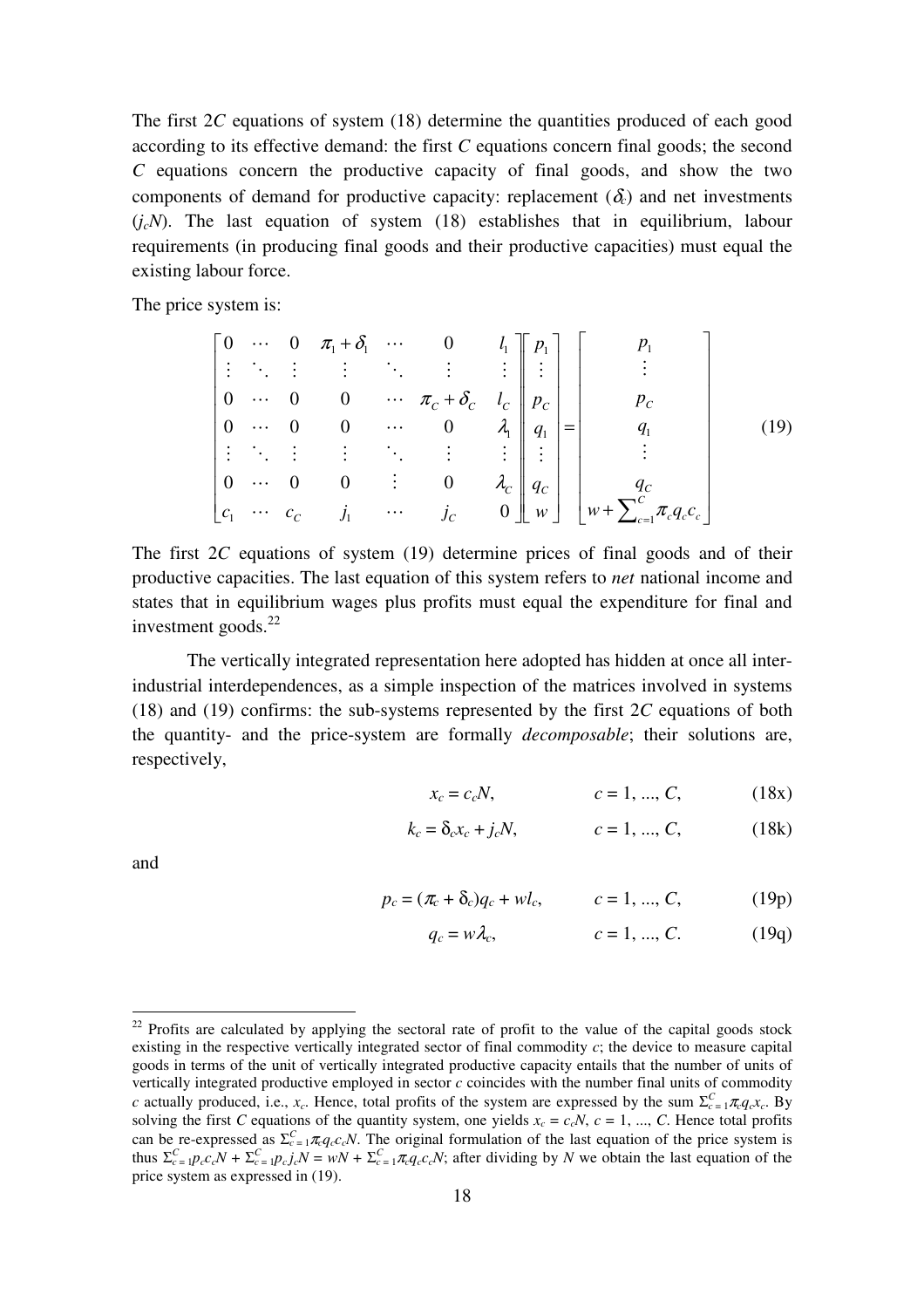As regards the quantities, given *N*, (18x) determine, *immediately*, the output of final commodity:  $x_c^* = c_c N$ ; *after substitution*, (18k) determine the output of new units of vertically integrated productive capacity,  $k_c^* = \delta_c x_c^* + j_c N$ . As regards prices, we *first* calculate the price of the capital good (i.e. productive capacity necessary to produce one unit) of final commodity *c*:  $q_c^* = w\lambda_c$ ; *then* we can calculate the price of each final good,  $p_c = (\pi_c + \delta_c)q_c^* + \nu l_c^{23}$ 

Hence, the technical interdependences among sectors are totally *disappeared*. Each vertically integrated sector remains defined by a couple of equations on the quantity side (one for the output of the final commodity and one for the output of the productive capacity) and a couple of equations for the price side (one for the price of the final commodity and one for the price of its productive capacity). Within each vertically integrated sector there is a hierarchy between each of the couple of equations, as described above. Finally, each vertically integrated sector is independent of the others, both on the quantity and on the price side.

However, interdependence reappears if we look at the system in its entirety, that is, if we impose the contemporaneous fulfillment of the 'macro-economic condition':

$$
\sum_{c=1}^{C} l_c c_c + \sum_{c=1}^{C} \lambda_c j_c + \sum_{c=1}^{C} \delta_c \lambda_c c_c = 1.
$$
 (20)

 It is quite easy to verify that condition (20)—which is the necessary and sufficient condition to exclude trivial solutions to systems (18) and (19)—ensures at the same time: i) that the solutions of the quantity system satisfy also the last equation of system (18), that is, the full-employment condition and ii) that the solutions of the price system satisfy also the last equation of system (19), that is, the condition of complete expenditure of wages plus profits. The decomposability of systems (18) and (19) entails that it is possible to conceive situations where just the first 2*C* equations of the quantity system and/or the 2*C* first equations of the price system are satisfied, while the last equation of both system is not: we would have thus a sectoral equilibrium (as regards output and/or prices) and a macro-economic disequilibrium (on this, see Pasinetti. 1993, p. 23).

Thanks to the enormous simplifications made possible by the vertical integration, Pasinetti is now in the condition to introduce the dynamics of population, technical progress and the change in the tastes of consumers by assuming that

$$
N(t) = N(0)e^{gt}
$$
,  $l_c(t) = l_c(0)e^{-\rho_c t}$ ,  $\lambda_c(t) = \lambda_c(0)e^{-\rho_c' t}$  and  $c_c(t) = c_c(0)e^{r_c t}$ :

*g* is the growth rate of population,  $\rho_c$  and  $\rho_c$  are the rate of decrease of labour coefficient in the final commodity vertically integrated sector and in the vertically

 $2<sup>23</sup>$  As known, the price equations do not entail a unique configuration for income distribution. In the case of a uniform rate of profit and a uniform wage rate, we must fix outside the price equations or *w* or  $\pi$ . In the present case, with *C* rates of profits and a uniform wage rate, we must fix outside the price equations up to *C* among the variables  $\pi_1$ , ...,  $\pi_C$  and *w*. Obviously, a constraint must be imagined to hold, in order to avoid that some of these variables become negative.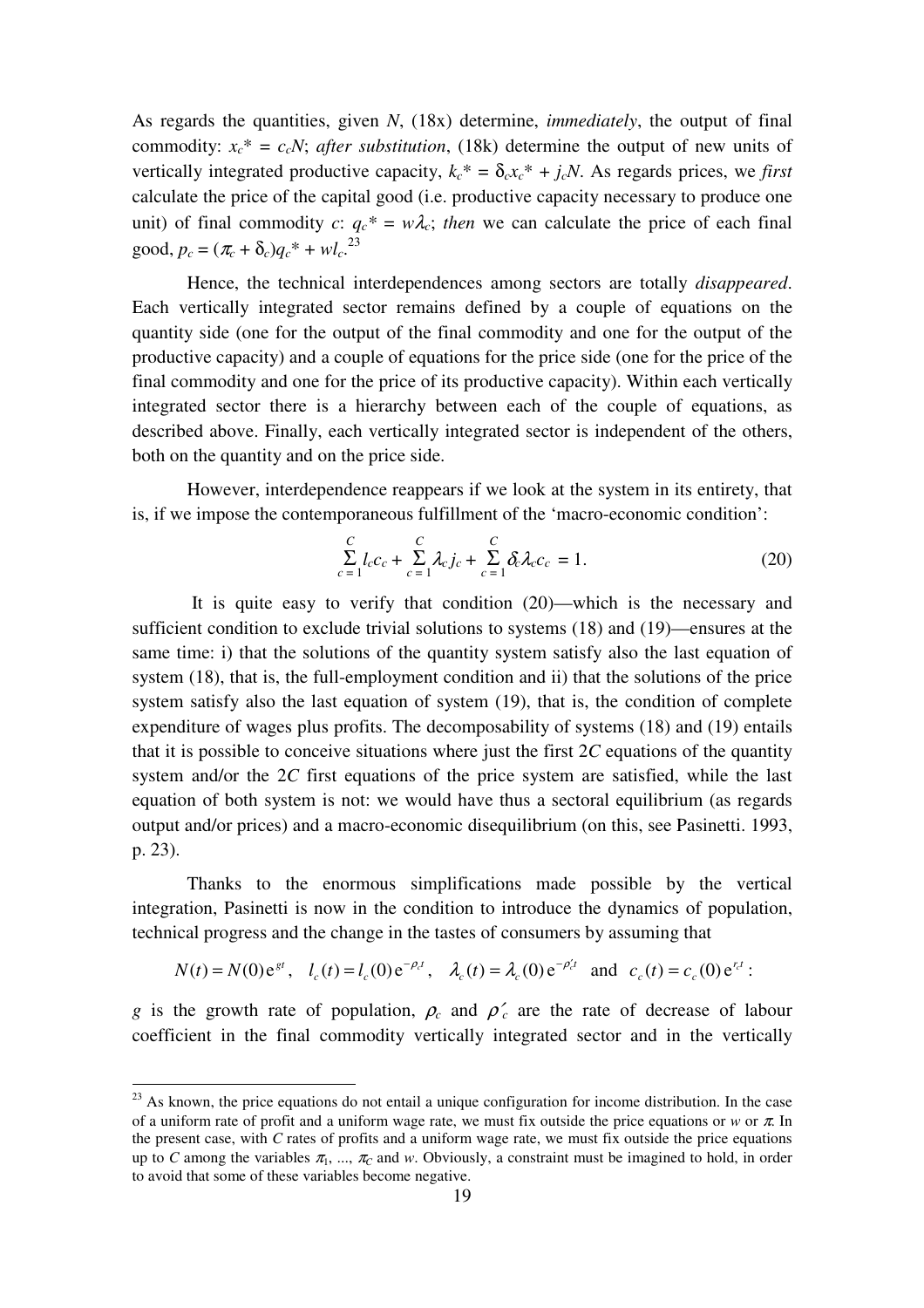integrated sector of its productive capacity (specularly,  $\rho_c$  and  $\rho_c'$  are the rates of increase of productivity of labour in the respective vertically integrated sector), and the *r*<sub>*c*</sub>s are the rates of change of final demand of commodity *c*. In principle,  $\rho_c \neq \rho_h$ ,  $\rho_c' \neq$  $\rho'_h$  and  $r_c \neq r_h$  (by simplicity, *N*, *l<sub>c</sub>*,  $\lambda_c$  and  $r_c$  are supposed to vary with *constant* rates of change; Pasinetti, 1981, pp. 82-3, suggests how this simplification can be removed).

The dynamics of all the parameters of systems (18) and (19) is thus specified but the dynamics of the per-capita investment coefficients, *jc*. In order to set up a productive capacity for each final commodity *c* in line with the dynamics of its demand in each period, it is necessary that coefficients  $j_c$  evolve according to the following dynamic equilibrium condition: $^{24}$ 

$$
j_c(t) = (r_c + g)c_c(0) e^{r_c t}
$$
.

 It is remarkable how the operation of vertical integration makes it easy to describe the effects of technical progress in our system: a simple reduction of just *two* coefficients for each vertically integrated sector,  $l_c$  and  $\lambda_c$ ; at the same time we may easily take into account the effects of a technical progress which operates *differently* in each sector. The same can be said for final demand.

#### 5.2. Changing quantities and 'given quantities'.

 Now we are able to consider a second sphere where the choice to avoid interdependencies reflects a well defined theoretical requirement. The framework of structural dynamics is considered by Pasinetti (2007, Book Three, and 2012) the main direction along which to develop the Sraffa's framework. As recalled at the end of Section 3, the assumption of given quantities, commonly adopted by old and modern classical economists in analysing the determination of profits and prices, is crucial in the surplus approach to avoid any co-determination between quantities and prices that could reintroduce a deterministic explanation of income distribution on the basis of demand curves of final goods and supply curves of productive factors (a detailed analysis of this point has been developed by Garegnani, 1983 and 2007). But in the structural change model, the quantities produced of the various commodities, as well as the quantities of commodities which are employed as means of production, *must* change in a framework which aims to describe the dynamics of the structure of an economic system. In other terms, on the one hand the dimension and the composition of the economic system must be considered as given when determining the rate of profit, the wage rate and relative prices; on the other hand both the dimension and the composition of the system must necessarily change if the system undergoes a process of structural change.

 Now, it is easy to verify that the way followed by Pasinetti to introduce the dynamic in the model is fully compatible with the methodology of the surplus approach. In fact, the dynamics supposed for the parameters of the model (population, technical

 $24$  For details, see Pasinetti (1981, Chapter V, Section 4).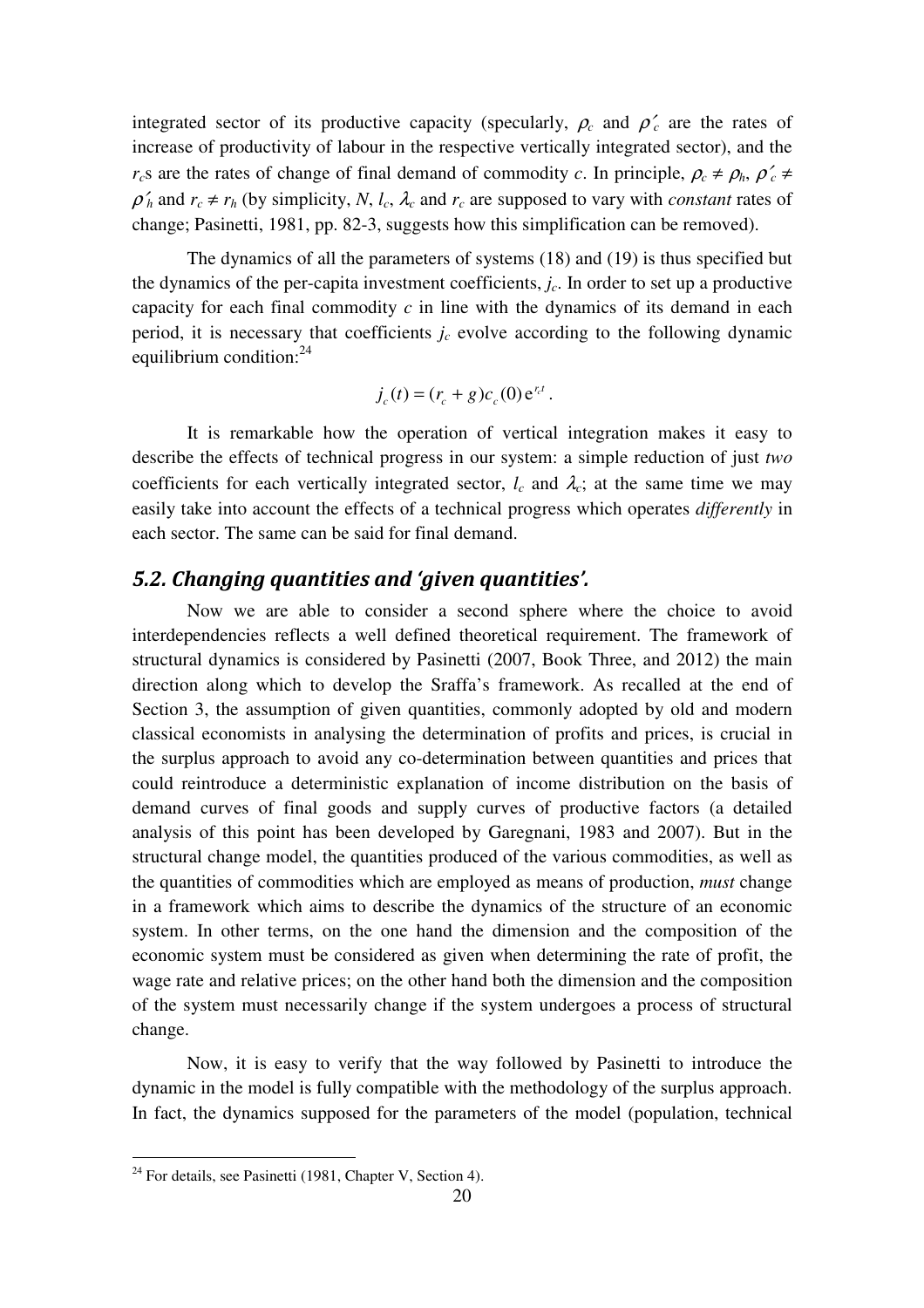coefficients and final demand), which induce a structural dynamics on the endogenous variables of the model (quantities produced and prices),<sup>25</sup> is completely *independent* of these variables. This device prevents any possible double closure of the circuit (prices depending on quantities and quantities depending on prices) and keeps the structural change model fully compatible with the logical structure of classical theories. Any attempt to 'endogenize' the changes—sometimes invoked as a useful 'generalization' of the model—would be probably incompatible with the logic of the modern classical approach.

## 6. Final remarks

The reading of Pasinetti's 1966 essay *Causalità e interdipendenza nella teoria economica e nell'analisi econometrica* has allowed us to highlight the existence of a wide-ranging research program in Pasinetti works; since his early writings fundamental methodological issues were grounding an overall rethinking of modern economics along the lines of the classical-Keynesian approach. The complex relation between causality and interdependence was sorted by Pasinetti as an analytical device to characterize the nature of the classical-Keynesian approach and to emphasize its profound divergences with the marginalist and neoclassical paradigm.

The aim of this paper is to offer a first tentative inquiry into 1) how this research program was routed in Pasinetti's training as an economist and econometrician and 2) how the relationship between causality and interdependence was developed in Pasinetti's main theoretical contributions. In the first section of this paper we basically tackled the first issue, while each of following sections was devoted to the second one.

Is quite notorious how Pasinetti's research program was the outgrowth of his exposure to the Cambridge (UK) environment of the 1950s and 1960s. Yet, looking at Pasinetti's training during his graduation studies under Siro Lombardini's tutorship at the Catholic University of Milan, we are able to retrace quite a deep connection between the debates over econometrics in the 1950s and his later reflections on the nature of the conflict opposing modern Walrasian economics and the Classical-Keynesian approach.

This conflict, as Pasinetti presented since his 1966 essay, can be read in the light of the relationship between causality and interdependence in economic theory. Three main points emerged in this concern. 1. Causality had to be understood in the line of Herbert Simon's methodological proposals, not as a deterministic description of how reality actually is, but as a formal property of the model used to understand it; specifically a causal order emerges when a system of equations is asymmetric in nature, since it contains some equations that can be solved first and independently from the others, while the latter can be solved only when all the former equations have been solved. 2. Discovering and exploring the fundamental causal chains beneath the surface of economic phenomena was a commitment which posed a bridge between classical economic thought and the Keynesian one and which distinguishes it from the

<sup>&</sup>lt;sup>25</sup> For a detailed description see Pasinetti (1981, Chapter V, Sections 9-12).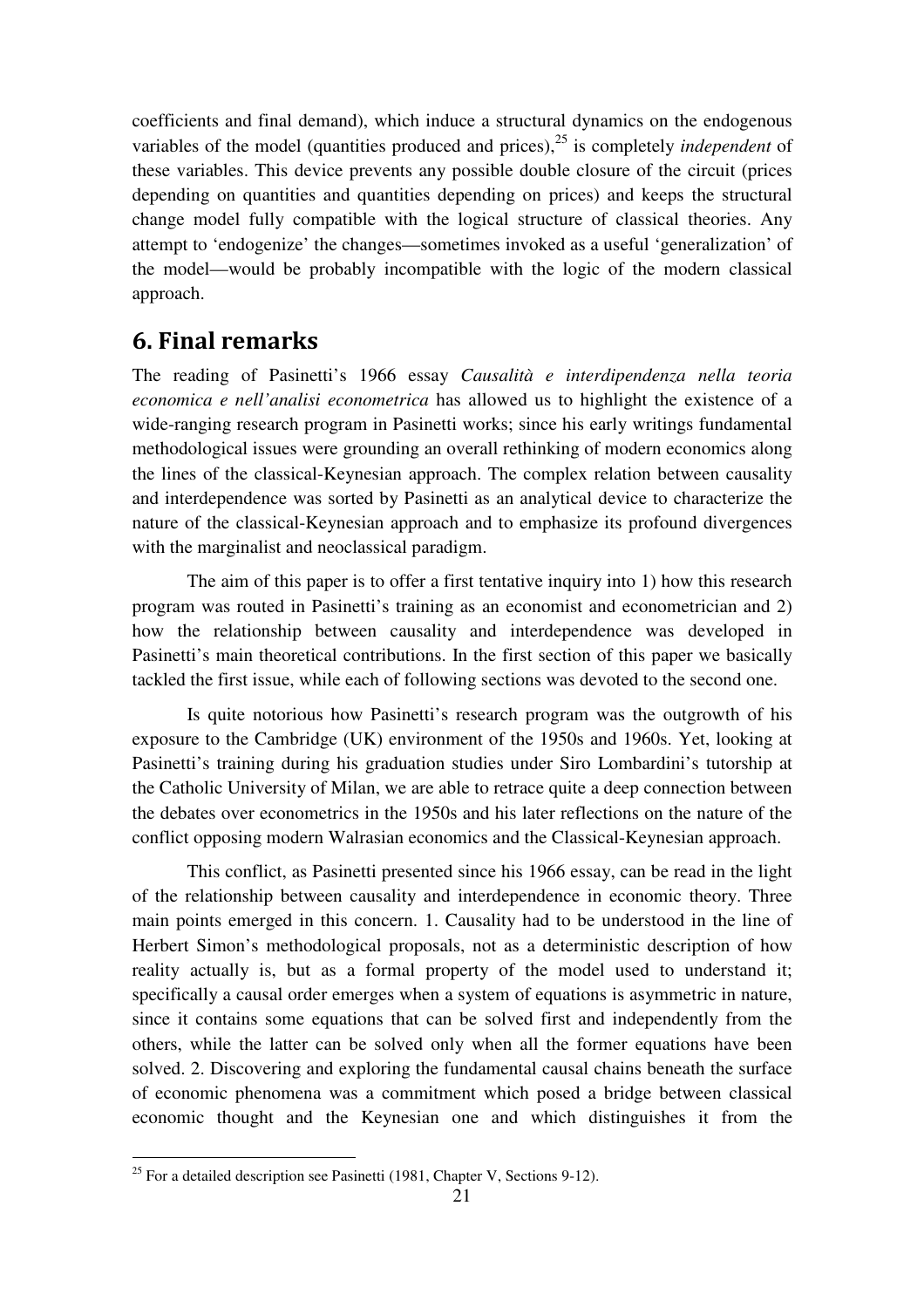neoclassical approach. 3. In 1966 the difference between causality and interdependence parallels with the distinction between two level of analysis that will become the object of Pasinetti's 'separation theorem (separation between a purely economical-technical sphere and the institutional sphere). Pasinetti clearly pointed out that, while causality and interdependence could be helpful in understanding single economic contexts and phenomena, the "normative" or "potential" level of analysis (which he was later to label the "natural system") was the domain of causal relations only. The parallel between these classifications is not fully convincing (not all relations in the natural system are of the causal type, not all relations in the institutional system are of the interdependent type); and in subsequent writings Pasinetti does not underline any more the connection between these two methodological perspectives. Anyway, it is our opinion that in his later theoretical contribution, Pasinetti consistently pursued the discovery of Simonscausal type of relations, which he sorted as a primary target of his efforts as an economist (and, incidentally, it is probably one of the reasons why he never developed his initial econometric background). Hence, we have tried to follow him in his longstanding intellectual journey and to verify how the notion of Simon-causality entered in the main building blocks of his theory.

This interpretative effort has allowed us to clarify, at some critical points, how Pasinetti's thought took shape and to suggest some interpretation of why it did so. As a first step, reviewing the debate over Pasinetti's 1959 formulation of the Ricardian system, we realized how his reading was not immune from criticism. Pasinetti's early claims of a strictly causal chain in Ricardo's theory of income distribution were questionable as far as he determines the final demand choices simultaneously with the distributive variables of the model. Costa showed how the Ricardian system proposed by Pasinetti turned out to be fully interdependent. We have proposed one way to overcome Costa's argument by assuming given quantities of the final demand, in line with the methodology followed in the 'surplus approach'.

Another point of discussion rises with Pasinetti's presentation of Keynes' Principle of effective demand: effective demand represented, in his view, another fundamental causal chain running from the rate of interest to income, via investment decisions and the multiplier. Keynes' specification of his liquidity preference curve was called into the picture by Costa, in contending how the rate of interest itself is determined by the level of income, thus restating a full interdependence between consumption and saving decisions and the rate of interest. In this concern we tried to argue how Pasinetti's thought on this point closely followed Keynes' own insistence, in his post-*General Theory* discussions with Robertson and Ohlin, on the purely monetary nature of the rate of interest, whose level could not be affected neither by consumption and saving decisions nor by the level of income. We have provided an analytical support to this.

Our next step was to examine how causality and interdependence entered the Pasinetti framework of structural change. A first focal point is Pasinetti's attempt to overcome the straitjacket of structural interdependencies *à la* Leontief, from which he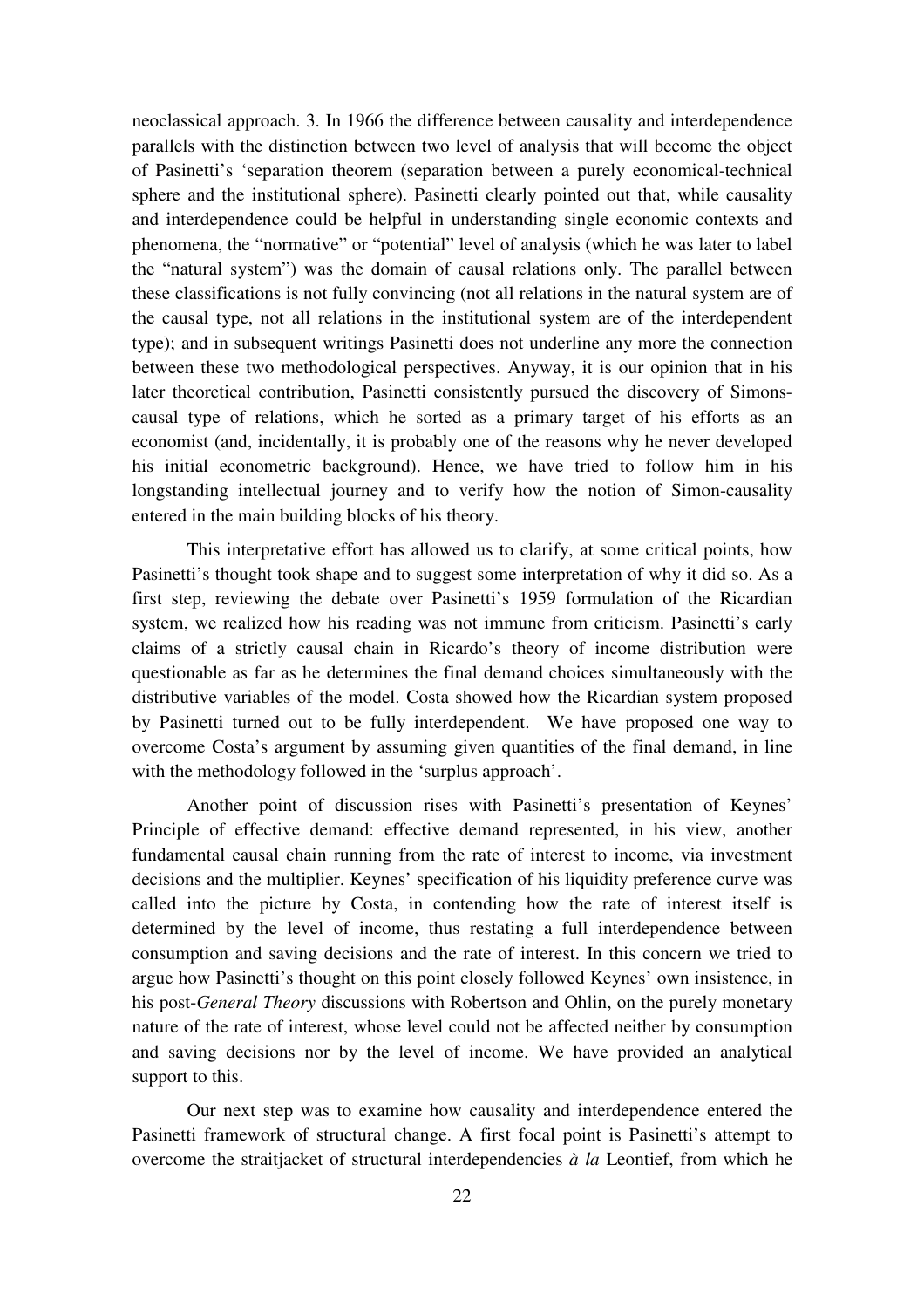patently drew inspiration but in which only a uniform growth of the system could occur. The analysis of structural change (i.e. a non-proportional growth of the various sectors of the economy) requires, instead, the interdependence between sectors to be broke up in favour of a causal chain running along intra-sectorial changes. The entire system appears as subdivided in sectors (one for each final commodity) operating in parallel one another: *technical* interdependences appear thus hidden by the device to represent the productive processes in vertically integrated terms. The Keynesian root of this framework establishes a Simon-causal relationship between final demand and the outputs of the various commodities; in the same way, the Classical root establishes a Simon-causal relationship between the labour content of commodities and their prices.

Pasinetti's choice to let the expansion of any sector be driven by an *exogenous* rate of growth in the final demand and an *exogenous* rate of change of technical coefficients avoids any sort of co-determination between prices and quantities which is at the basis of the theory of prices and of income distribution based on supply and demand curves. While the prices of commodities are determined by their expenses of production, the reward of the factors of production remains under the domain of the institutional setting of a society. It is true that an overall interdependence among all sectors reappears with the 'macro-economic condition', which relates the aggregate employment level to the level of expenditure of individual incomes (wages plus profits). Yet, this kind of interdependence is of a completely different nature from the one implied by Walrasian general equilibrium theory. No automatic mechanism takes care of the fulfillment of the above condition: the interaction of (private and public) institutions will determine the final outcome in terms of income distribution, level of economic activity, and employment.

As far as Pasinetti's notion of causality can be defined as a procedure by which complex economic processes may be decomposed and examined in a logical order, the aim of Pasinetti's investigation is to give priority to the human content of all economic processes and highlight the wide space of freedom (and common responsibility) that human societies have in determining their final outcomes.

#### References

Asimakopulos A. (1983), Kalecki and Keynes on finance, investment and saving, *Cambridge Journal of Economics*, 7: 221-33.

Asimakopulos A. (1985), The role of finance in Keynes' General Theory, *Economic Notes*, 14: 5-16.

Carabelli A. (1983), Keynes' Idea of the Possible: His Concept of Cause, *Cambridge Journal of Economics*.

Carabelli A. (1988), *On Keynes' Method*, London, Macmillan.

Cavalieri D. (ed.)(1987-1988), Causalità e interdipendenza nella storia dell'analisi economica, *Quaderni di storia dell'economia politica*, V/1987, 3 – VI/1988, 1.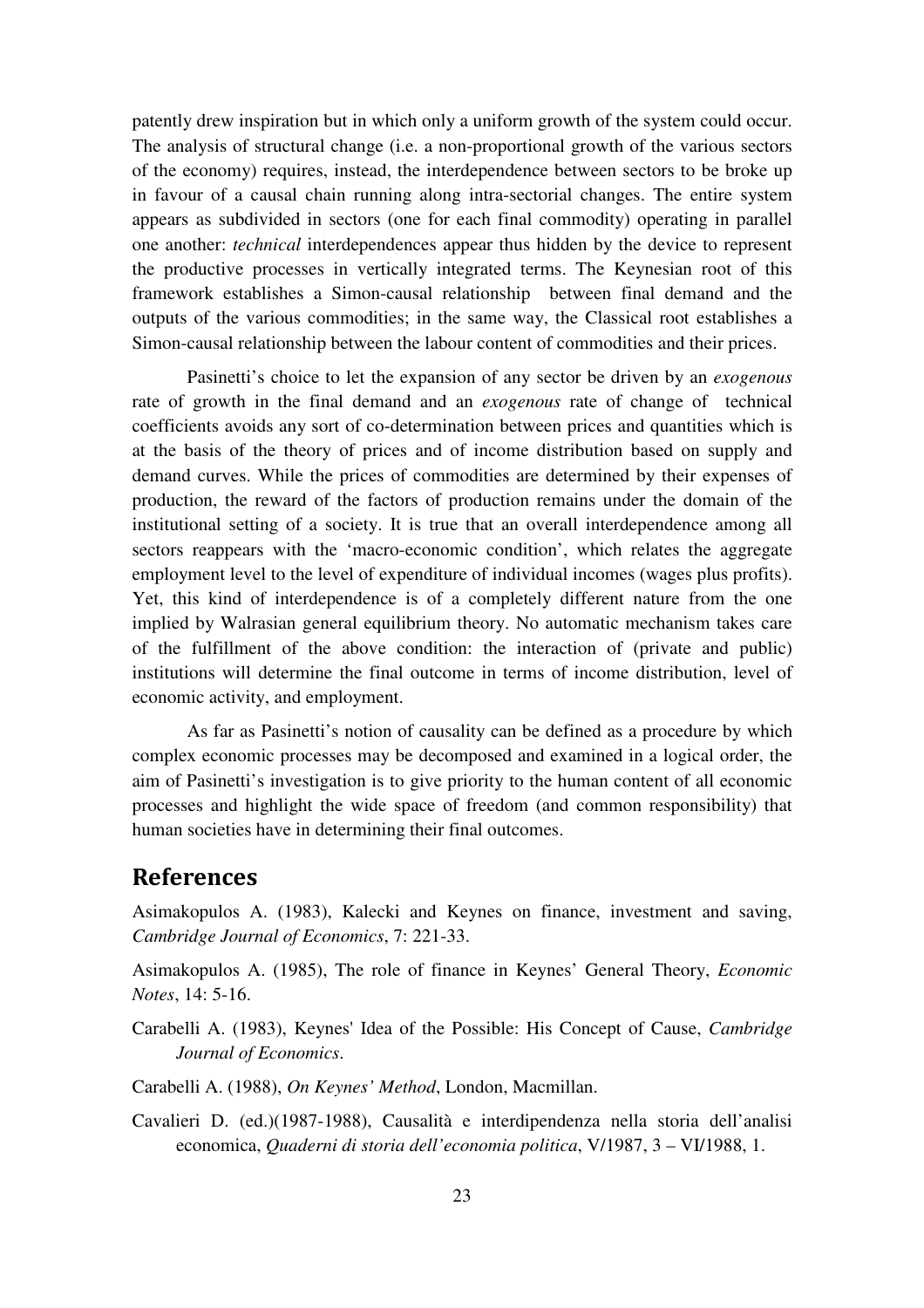Cavalieri D. (2000), Causality in Economics, MPRA Working Papers, 44969.

- Cellini R. (1995), Una nota sul ruolo dell'econometria nel carattere scientifico dell'economia politica, *Note economiche*, XXV, n. 2: 325-350.
- Cesaroni G. (2001), The finance motive, the Keynesian theory of the rate of interest and the investment multiplier, The *European Journal of the History of Economic Thought*, 8, 1: 58-74.
- Clark C. (1949), A system of equations explaining the Unites States trade cycle, 1921 to 1941, *Econometrica*, 17, 2: 93-124.
- Costa G. (1977), Ricardo, Keynes, la causalità e la legge di Say Alcune osservazioni e considerazioni sui 'Saggi' del professor Luigi L. Pasinetti , *Studi economici*, No. 2, Milano.
- Davidson P. (1986), Finance, funding, saving and investment, *Journal of Post-Keynesian Economics*, IX: 101-10.
- De Marchi N. and C. Gilbert (1989), *History and methodology of econometrics*, Oxford, Clarendon Press.
- Drakopoulos A. and T. S. Torrance (1994), Causality and determinism in economics, *Scottish Journal of Political Economy*, 41, 2: 176-193.
- Epstein R.J. (1987), *A history of econometrics*, Amsterdam, North-Holland.
- Garegnani, P. (1983), The Classical Theory of Wages and the Role of Demand Schedules in the Determination of Relative Prices, *American Economic Review*, Vol. 73, No. 2, Papers and Proceedings of the Ninety-Fifth Annual Meeting of the American Economic Association.
- Garegnani P. (1984), Value and Distribution in the Classical Economists and Marx, *Oxford Economic Papers*, Vol. 36, No. 2, pp. 291-325.
- Garegnani, P. (2007) Professor Samuelson on Sraffa and the classical economists, *The European Journal of the History of Economic Thought*, Vol. 14, No. 2, pp. 181 – 242
- Garofalo G. and A. Graziani (2004)(eds.), *La formazione degli economisti in Italia (1950-1975)*, Bologna, Il Mulino.
- Graziani A. (1984), The debate on Keynes finance motive, *Economic Notes*, 13: 5-32.
- Graziani A. (1984), Keynes finance motive: a reply, *Economic Notes*, 15: 5-9.
- Hoower K. D. (2008), Causality in economic and econometrics, *The New New Palgrave Dictionary of Economics*, II edition, Palgrave-Macmillan, Houndmills-Basingstoke (H) and New York, I: 719-728.
- Kaldor N. (1956), Alternative Theories of Distribution, *The Reviev of Economics Studies*, Vol. XXIII(2), No. 61, pp. 83-100.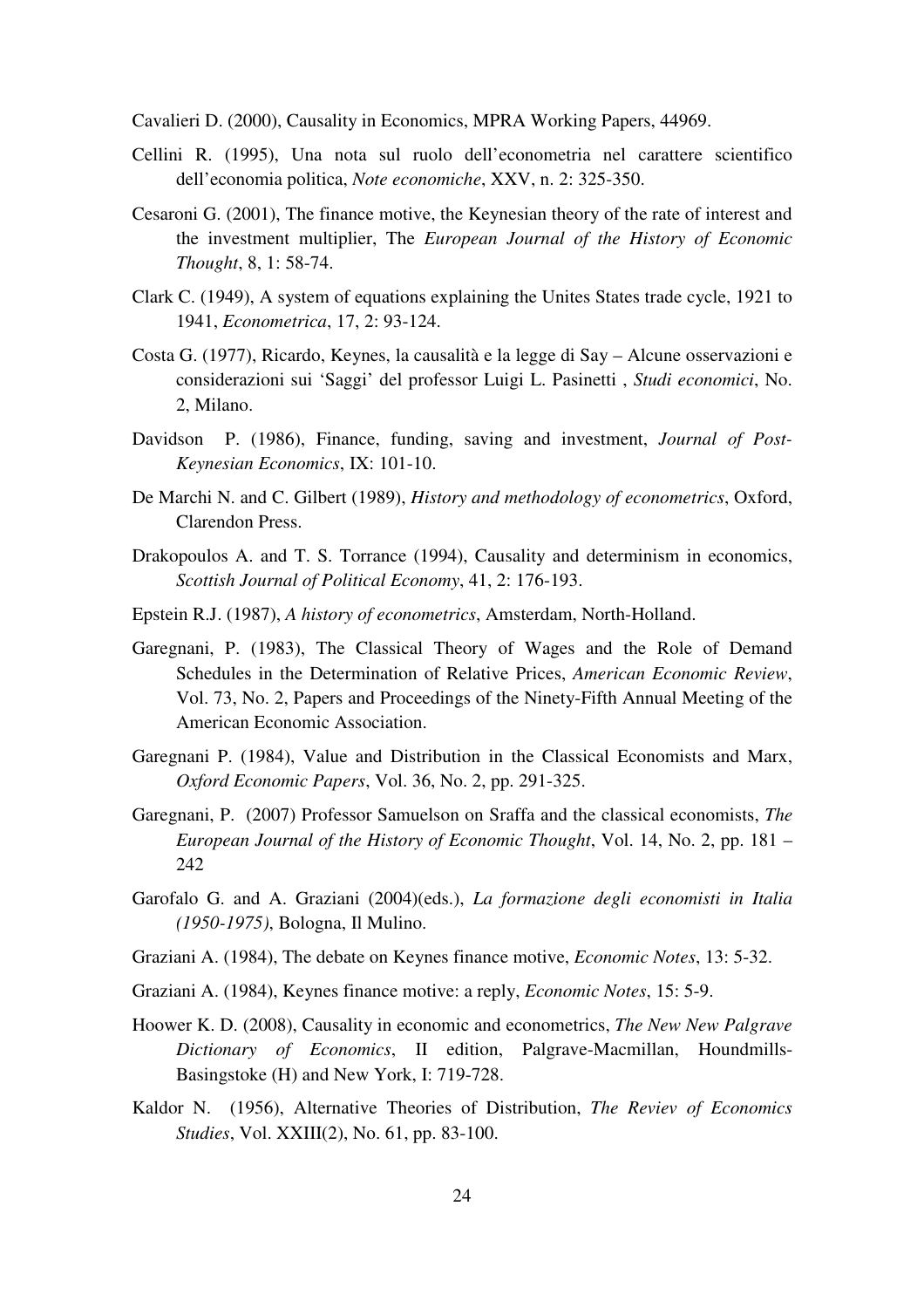- Keynes J.M. (1973), The collected writings of John Maynard Keynes, vol. XIV, London: Macmillan.
- Klein L.R. (1950), *Economic fluctuations in the United States 1921-1941*, Cowles Commission, New York.
- Kregel J.A. (1986), A note on finance, liquidity, saving and investment, *Journal of Post-Keynesian Economics*, IX: 91-9.
- Lavista F. (2010), Misurare il mondo. Econometria e programmazione economica nel secondo dopoguerra, *Quaderni Storici*, 2: 477-500.
- Leijonhufvud A. (2008), Between Keynes and Sraffa. Pasinetti and the Cambridge School, *European Journal of the History of Economic Thought*, 15: 529-538.
- Lombardini S. (1952-1953), Finalità e limiti dell'analisi econometria secondo i recenti indirizzi, in *Rivista internazionale di scienze sociali*, 23, 5: 409-431; 24, 2: 132- 151.
- Lombardini S. (1955), Teoria e analisi econometria. Note in margine al Congresso di Uppsala della Società econometria, *Rivista internazionale di scienze sociali*, 26, 4: 300-321.
- Lombardini S. (1956), Contributi econometrici all'analisi dinamica. Note in margine al Congresso di Kiel dell'Econometric Society, *Rivista internazionale di scienze sociali*, 27, 1: 1-11.
- Morgan M. (1990), *The history of econometric ideas*, Cambridge, Cambridge University Press.
- Parisi D. (2013), *Econometrics and the first Italian econometrician: Luigi L. Pasinetti*, mimeo, paper presented at the XII AISPE Conference, Florence, February 2013.
- Pasinetti L.L. (1955), La funzione del consumo in alcuni modelli econometrici applicati ai cicli economici, *Rivista internazionale di scienze sociali*, 26: 397-421.
- Pasinetti L.L. (1957a), Un nuovo modello econometrico per la rappresentazione del sistema economico statunitense, *Rivista internazionale di scienze sociali*, 28, 1: 57-62.
- Pasinetti L.L. (1956), La funzione degli investimenti in alcuni modelli econometrici applicati ai cicli economici, *Rivista internazionale di scienze sociali*, 28, 2: 125- 151.
- Pasinetti L.L. (1957b), Nota intorno alle relazioni tra salari, profitti e occupazione in un processo di accumulazione di capitale, *Rivista internazionale di scienze sociali*, 28: 358-365.
- Pasinetti Luigi L. (1960), A Mathematical Formulation of the Ricardian System, *The Reviev of Economic Studies*, Vol. XXVII(2), No. 73, pp. 78-98.
- Pasinetti L.L. (1962), Rate of profit and income distribution in relation to the rate of economic growth, *The Review of Economic Studies*, Vol. 29, No. 4, pp. 267-279.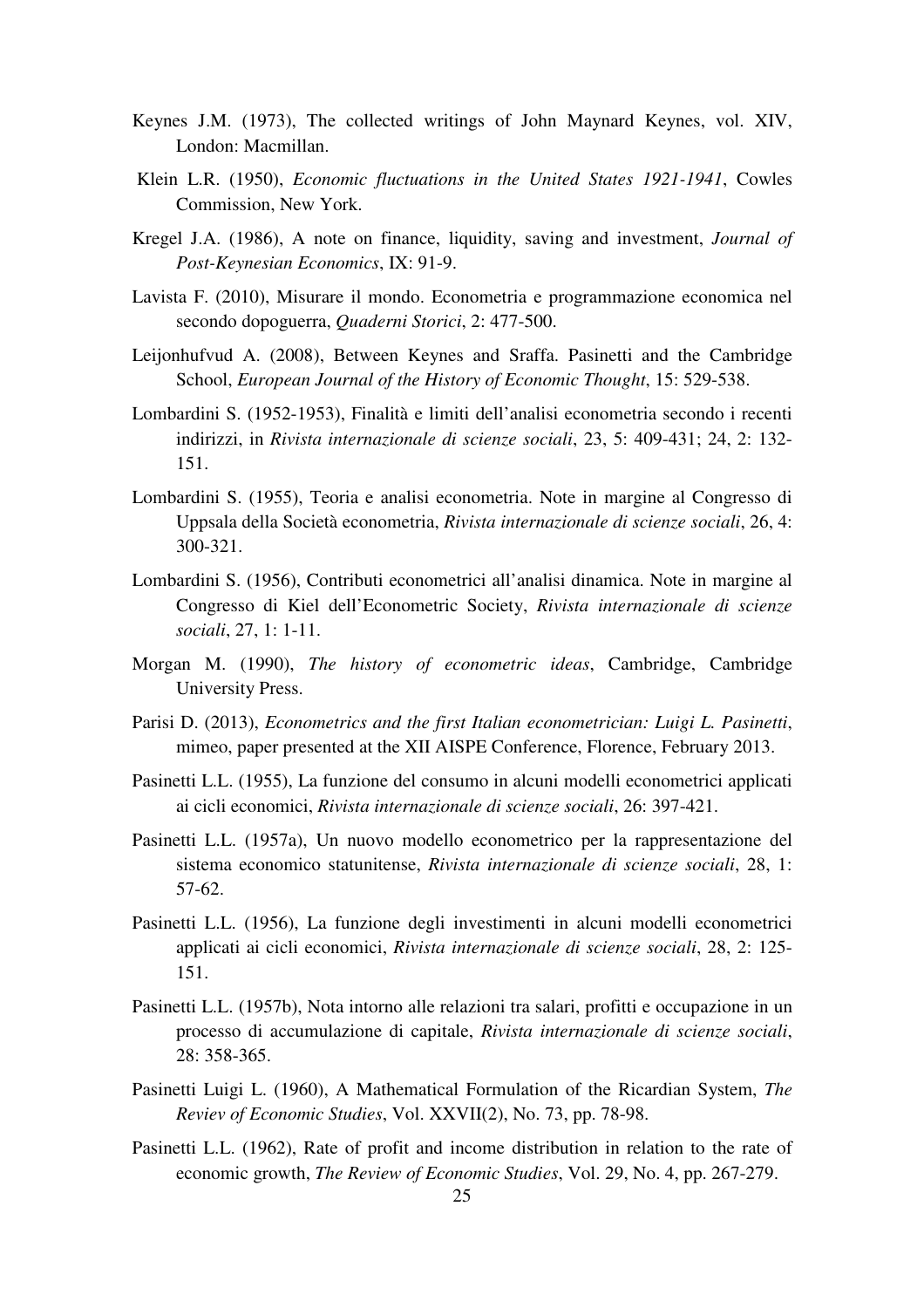- Pasinetti L. L. (1965), Causalità e interdipendenza nell'analisi econometrica e nella teoria economica, *Annuario dell'Università Cattolica del Sacro Cuore – Anno Accademico 1964-65*, Vita e Pensiero, Milano, pp. 233-250.
- Pasinetti L.L. (1974), *Growth and income distribution. Essays in economic theory*, Cambridge, Cambridge University Press.
- Pasinetti L. L. (1977), *Lectures in the Theory of Production*, Macmillan, London, Columbia University Press, New York.
- Pasinetti L.L. (1981), *Structural change and economic growth,* Cambridge, Cambridge University Press.
- Pasinetti L.L. (1993), *Structural economic dynamics. A theory of the economic consequences of human learning,* Cambridge, Cambridge University Press.
- Pasinetti L.L. (2012), "Piero Sraffa and the Future of Economics", *Cambridge Journal of Economics*, Vol. 36, No. 6, pp. 1303-1314.
- Quadrio Curzio A. and Rotondi C. (2004), Sulle ricerche di economia politica in Cattolica: proiezioni specialistiche ed internazionali, in Garofalo G. and Graziani A. (eds): 361-422.
- Quin D. (1993), *Formation of econometrics: a historical pers*pective, Oxford, Oxford University Press.
- Rey G.M. (2004), Gli studi di economia applicata e l'affermazione dell'econometria, in Garofalo G. and Graziani A. (eds.): 119-154.
- Scazzieri R. (2011), The concept of 'natural economic system': a tool for structural analysis and an instrument for policy design, in Arena R. and P.L. Porta (2011)(eds.), *Structural Dynamics and economic growth, Cambridge*, Cambridge University Press: 218-240.
- Simon H. (1953), Causal ordering and identifiability, in Hood W.C. and Koopmans T.C., *Studies in econometric method*, Cowles Commission, New York, Wiley.
- Strotz R. H. and H. Wold (1960), Recursive versus non-recursive systems: an attempt at synthesis, *Econometrica*, 28: 417-427.
- Terzi A. (1986-1987), The independence of finance from saving: a flow of funds interpretation, *Journal of Post-Keynesian Economics*, IX: 188-95.
- Timbergen J. (1939), Les cycles économiques aux Etats-Units d'Amerique de 1919 à 1932, *Verification statistique des theories des cycles économiques*, II, Société des nations, Genève.
- Tonveronachi M. (1983), *J. M. Keynes. Dall'instabilità ciclica all'equilibrio di sottoccupazione*, Roma, La Nuova Italia Scientifica.
- Trevithick J.A. (1994), The monetary prerequisites for the multiplier: an adumbration of the crowding out hypothesis, *Cambridge Journal of Economics*, 18: 77-90.